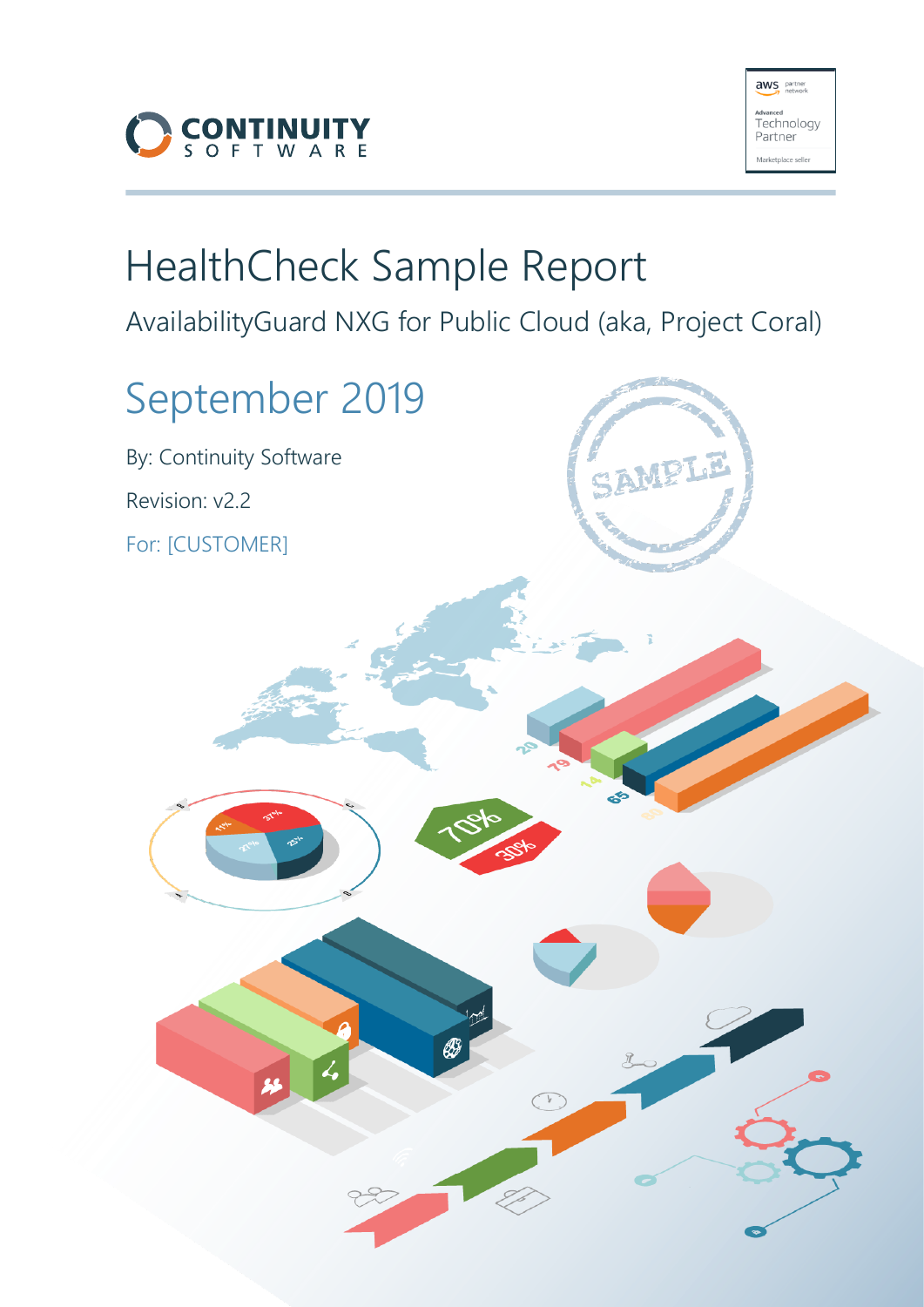# Table of contents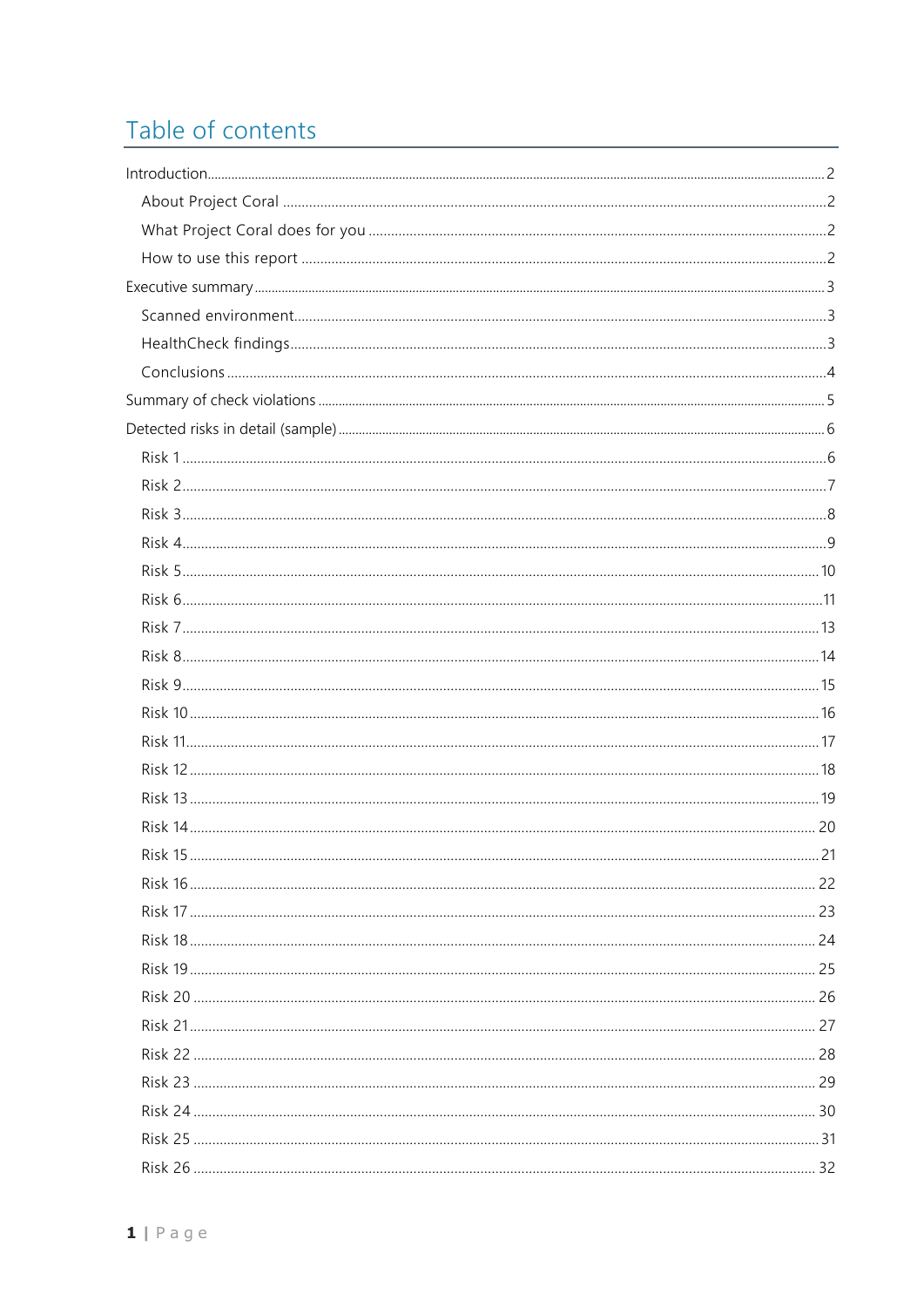## <span id="page-2-0"></span>Introduction

To address the resilience challenges of public cloud environments, **[CUSTOMER]** invited Continuity Software to check a subset of the production environment using our new SaaS solution, code-named Project Coral.

## <span id="page-2-1"></span>About Project Coral

You can prevent costly outages and assure resilience for your public cloud infrastructure and services (starting with AWS and Azure) with the help of Coral, the new SaaS solution from Continuity Software.

You have a highly complex technology environment with a large volume of ongoing changes. Thousands of best practices are ever-evolving. In this kind of environment, it's almost impossible to manually identify risks, and downtime and data loss are a natural result.

Coral's automated analyses are critical for you to ensure the highest levels of availability.

With Coral's powerful risk detection engine, you can run analyses and gain visibility of your environment using deep knowledge and machine learning algorithms. And as a result, you'll be able to identify risks before they impact your business. Coral is:

- Secure
- Non-intrusive
- Proactive

## <span id="page-2-2"></span>What Project Coral does for you

Coral looks for potential misconfigurations and deviations from vendor and industry best practices across all layers such as virtual machines, containers, networks, load balancers, databases, cloud storage, DNS, and more.

Coral's built-in risk detection engine continuously checks for hundreds of known misconfigurations that can cause outages or even data loss. When a risk is discovered, you'll get a description of the problem, impact and the suggested resolution.

#### <span id="page-2-3"></span>How to use this report

Assess your configuration and make improvements fast, using the resulting HealthCheck report. You'll get this information:

- Detailed description of each risk
- Step-by-step suggestions to resolve the risk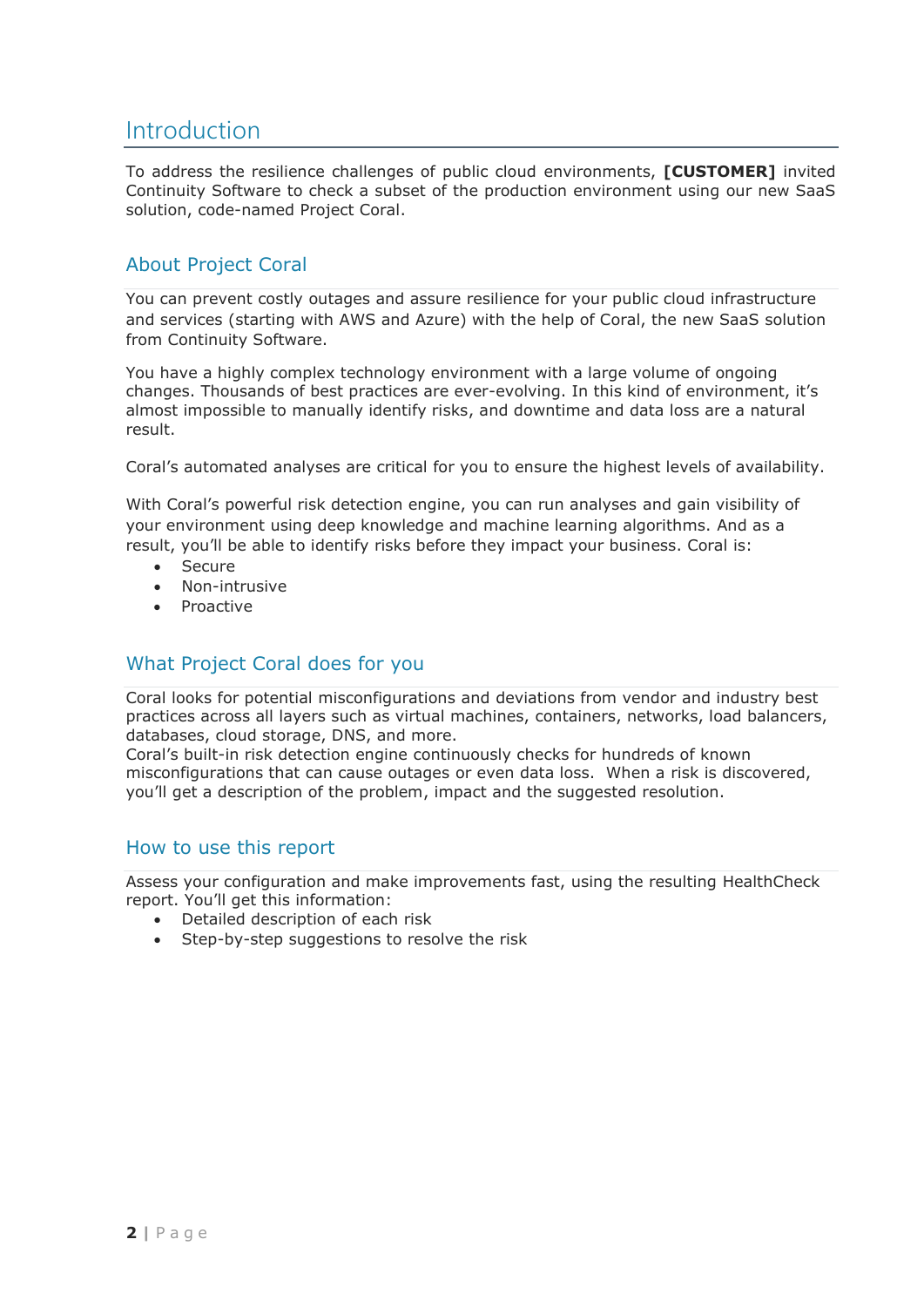## <span id="page-3-0"></span>Executive summary

## <span id="page-3-1"></span>Scanned environment

- $\rightarrow$  To analyze configuration and identify trends, metadata was collected for over two weeks. There was no performance impact and no software was installed.
- $\rightarrow$  A representative subset of the environment was scanned:
	- 1 AWS account including 380 EC2 instances, 27 load balancers and 11 RDS databases
- $\rightarrow$  The following business services were impacted: Payments application, DWH application, M&O service, Web service, Online Banking application, CRM application.

## <span id="page-3-2"></span>HealthCheck findings

- This report contains a single risk sample for each check violation (including full details, impact and guidelines for remediation).
- › 56 configuration risks were found, resulting from 26 different check violations (see [Summary of check violations](#page-5-0)).
- › Significant **downtime** and **data loss** configuration risks were identified, affecting the resilience of the AWS environment.

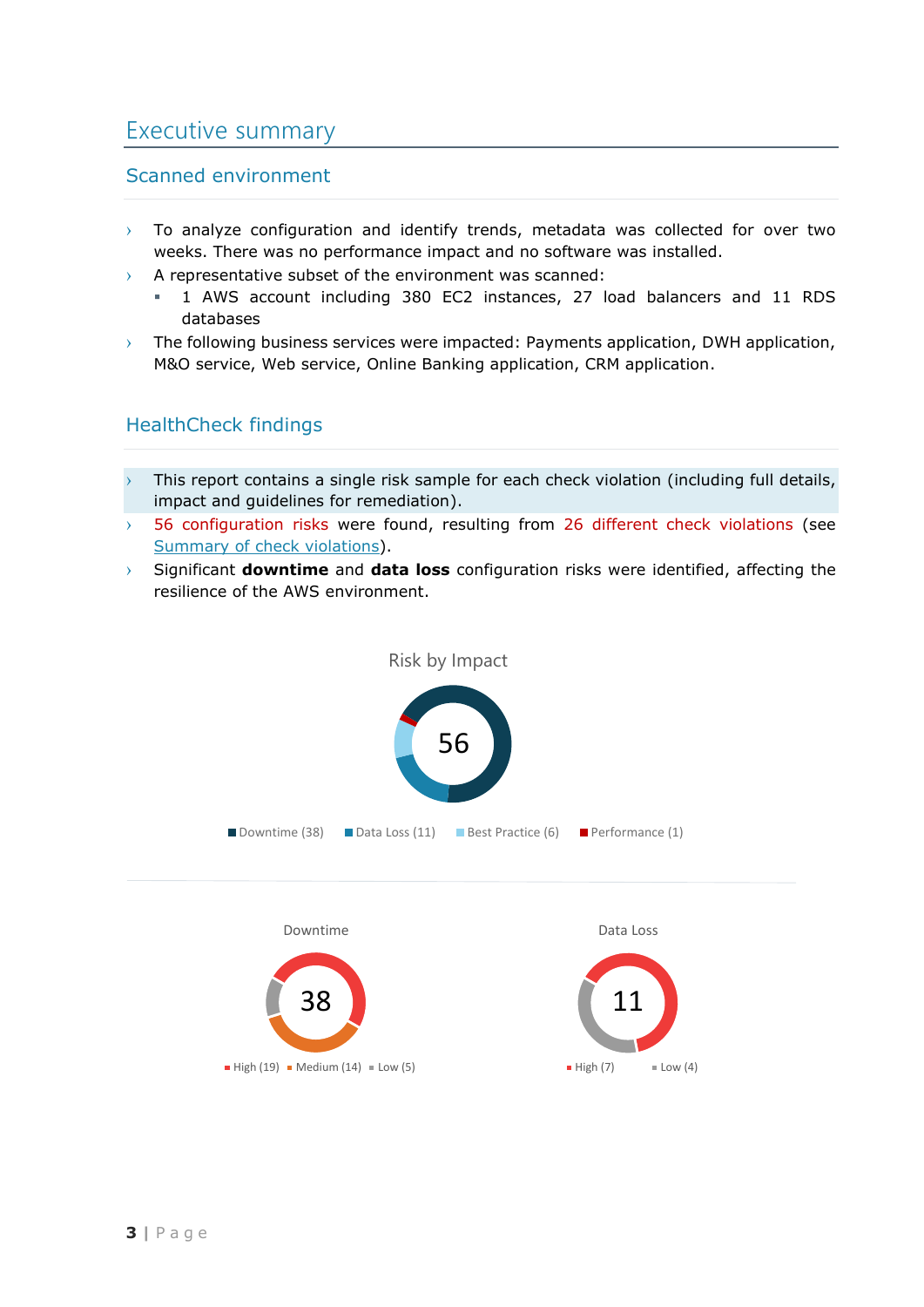› The downtime and data loss risks span all layers of the infrastructure, including **virtual machines, databases, scaling groups, load balancers** and more.



## <span id="page-4-0"></span>**Conclusions**

- $\rightarrow$  The risks found are practically impossible to manually detect. However, with Coral risk detection and recommended resolution, you can easily repair these risks. Then, your fixes are verified during the next scan.
- $\rightarrow$  It is highly likely that there are additional risks in the unscanned portion of the production and staging environments.
- $\rightarrow$  To proactively detect risks and ensure continuous protection, we highly recommend you use the Coral platform continuously on all production and staging environments.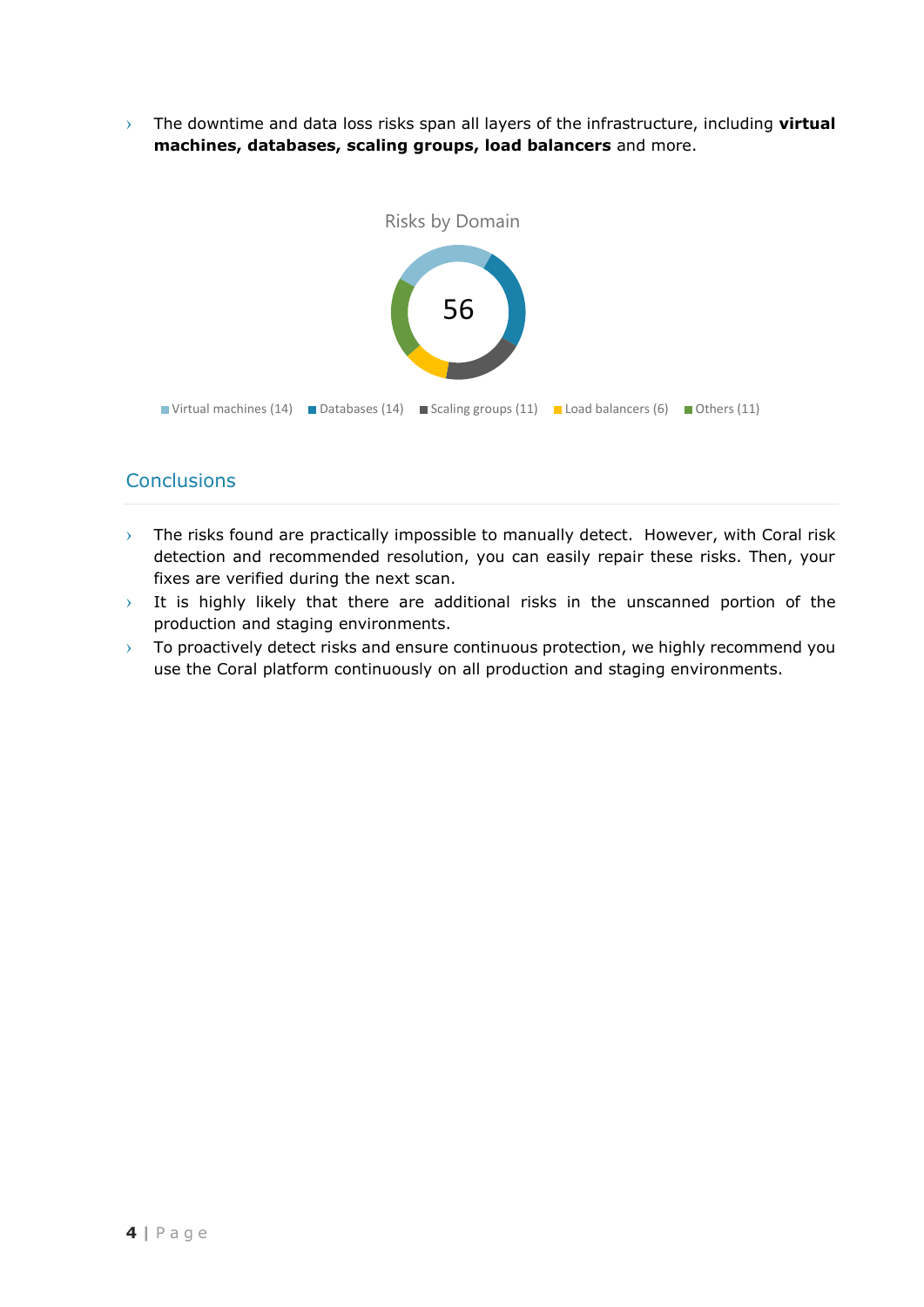# <span id="page-5-0"></span>Summary of check violations

**26 check violations** were detected, resulting in 56 separate risks:

<span id="page-5-1"></span>

| ID             | Check name                                         | # of<br>risks  | Impact               | <b>Urgency</b> | Domain          |
|----------------|----------------------------------------------------|----------------|----------------------|----------------|-----------------|
| $\mathbf{1}$   | Partial VM snapshot                                | $\overline{2}$ | Data Loss            | High           | EC <sub>2</sub> |
| $\overline{2}$ | Non-protected EC2 with delete-on-<br>termination   | 3              | Data Loss            | High           | EC <sub>2</sub> |
| 3              | Single availability zone ECS cluster               | 2              | Downtime             | High           | <b>ECS</b>      |
| 4              | ASG with unavailable resources                     | 3              | Downtime             | High           | <b>ASG</b>      |
| 5              | Auto scale group SPoF                              | 2              | Downtime             | High           | <b>ASG</b>      |
| 6              | ASG with suspended processes                       | 2              | Downtime             | High           | <b>ASG</b>      |
| $\overline{7}$ | Internet facing LB with blocked<br>listener port   | 3              | Downtime             | High           | LB              |
| 8              | Internet facing LB with private<br>subnet          | $\mathbf{1}$   | Downtime             | High           | LB              |
| 9              | Load balancer target instances SPoF                | 1              | Downtime             | High           | LB              |
| 10             | Single availability zone RDS                       | 3              | Downtime             | High           | <b>RDS</b>      |
| 11             | RDS without manual snapshot                        | 2              | Data Loss            | High           | <b>RDS</b>      |
| 12             | Used expired certificates                          | $\overline{2}$ | Downtime             | High           | <b>ACM</b>      |
| 13             | EC2 service limits too low                         | 4              | Downtime             | Medium         | EC <sub>2</sub> |
| 14             | EBS service limits too low                         | 1              | Downtime             | Medium         | EC <sub>2</sub> |
| 15             | LB targets with unrestricted network<br>access     | $\mathbf 1$    | Downtime             | Medium         | LB              |
| 16             | RDS without low storage event<br>subscription      | $\overline{2}$ | Downtime             | Medium         | <b>RDS</b>      |
| 17             | Route 53 failover records with high<br>TTL         | $\overline{2}$ | Downtime             | Medium         | Route 53        |
| 18             | Route 53 failover sets with same<br>health check   | $\overline{2}$ | Downtime             | Medium         | Route 53        |
| 19             | DynamoDB capacity limit is too low                 | 1              | Downtime             | Medium         | DynamoDB        |
| 20             | DynamoDB configured read capacity<br>is too low    | 1              | Downtime             | Medium         | DynamoDB        |
| 21             | RDS without storage encryption                     | 2              | Downtime             | Low            | <b>RDS</b>      |
| 22             | RDS with default parameter group                   | 3              | Downtime             | Low            | <b>RDS</b>      |
| 23             | Old snapshots                                      | 4              | Data Loss            | Low            | EC <sub>2</sub> |
| 24             | ASG with a wrong health check type                 | 4              | <b>Best Practice</b> | Low            | ASG             |
| 25             | CloudFront custom error responses                  | 2              | <b>Best Practice</b> | Low            | CloudFront      |
| 26             | Public S3 bucket is used as a<br>CloudFront origin | 1              | Performance          | Low            | S3              |
|                | Total                                              | 56             |                      |                |                 |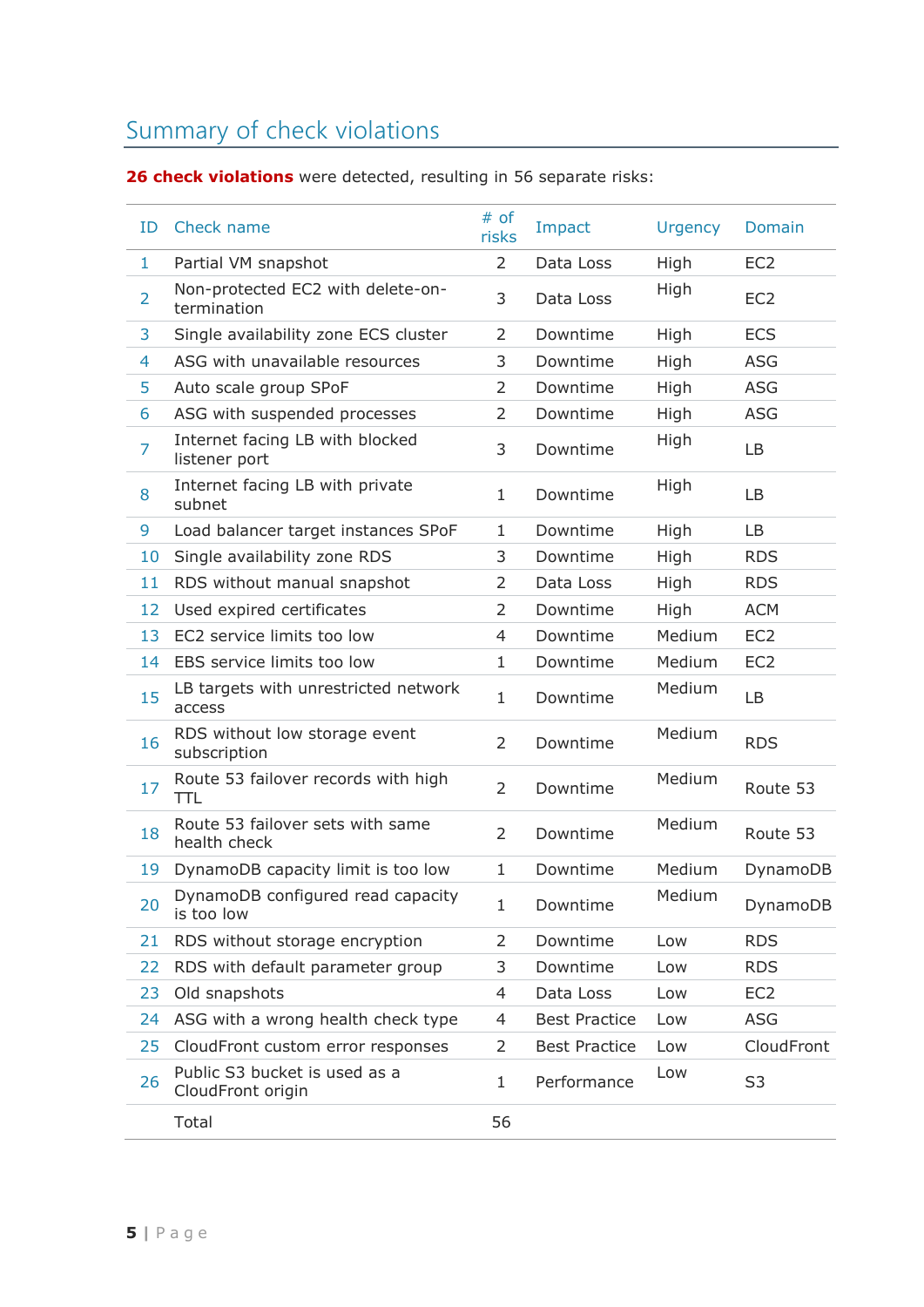# Detected risks in detail (sample)

<span id="page-6-0"></span>

| Risk urgency High | Risk 1      |                     |  |
|-------------------|-------------|---------------------|--|
| <b>Risk of</b>    | <b>Name</b> | Partial VM snapshot |  |
| <b>Data Loss</b>  | Impact      | Data Loss           |  |

## **Summary**

EC2 instance **crpqsql01** in **N.Virginia** has a partial point-in-time copy.

## **Description**

EC2 instance **crpqsql01** in **N.Virginia** has one snapshot copy that does not contain all the EC2 volumes. This prevents restoration of the virtual machine when needed (see Impact).

The following table shows the partial copy:

| VM physical volume Volume id |                                    | Attach time  | Latest snapshot date |
|------------------------------|------------------------------------|--------------|----------------------|
| /dev/xvda                    | vol-63add23b                       | Jan 25, 2018 | Mar 30, 2019 9:00 AM |
| /dev/sdb                     | $vol-ca521e54$                     | Jan 25, 2018 | Mar 30, 2019 9:00 AM |
| /dev/sdc                     | vol-0aa3a41cddbb123bc Feb 28, 2019 |              | N/A                  |

## Impact

Incomplete snapshots can often prevent recovery of the VM. If you experience a disaster, a security-related incident, or other problems that affect the VM, and you can't recover the VM, **significant data loss** is likely.

At times, partial copies are leftovers from projects such as maintenance or a data migration. In these cases, there is no data loss risk, but you have an opportunity to cut costs.

Affected business entities:

**M&O** service

## Resolution

Add the missing disks to any future snapshot taken for the VM. For automated snapshots, update relevant scripts, processes or tools. You may need to take a new, complete snapshot, and then delete all the incomplete copies.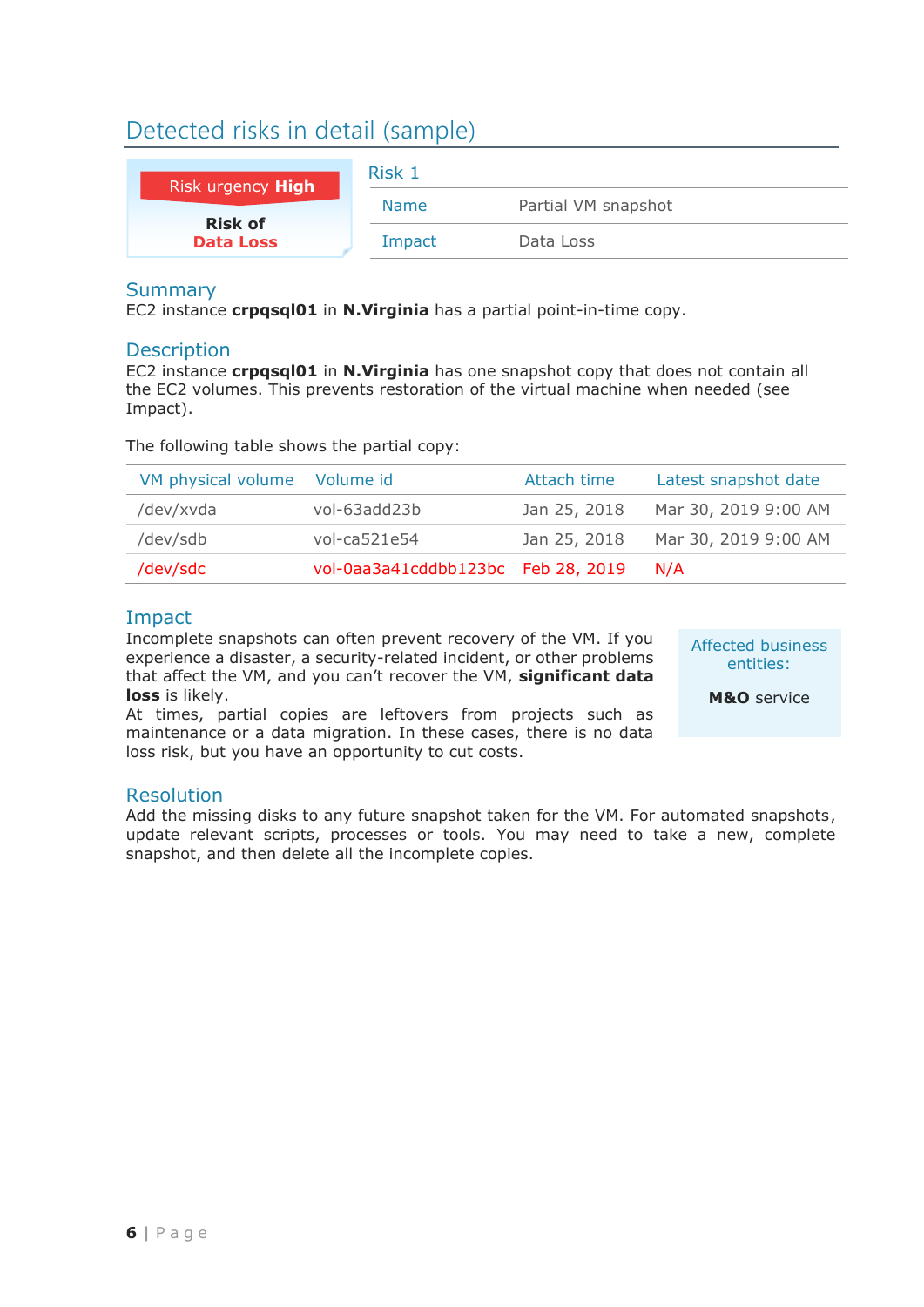<span id="page-7-0"></span>

| Risk urgency High                  | Risk 2      |                                              |
|------------------------------------|-------------|----------------------------------------------|
|                                    | <b>Name</b> | Non-protected EC2 with delete-on-termination |
| <b>Risk of</b><br><b>Data Loss</b> | Impact      | Data Loss                                    |

Static EC2 instances in **N.Virginia** with delete-on-termination don't have termination protection.

#### **Description**

There are static EC2 instances in **N.Virginia** with delete-on-termination that don't have termination protection. This configuration is very risky: An accidental instance termination through the console, the API, or the CLI can cause downtime and even data loss.

The following table shows the instances at risk:

| EC <sub>2</sub> id  | EC <sub>2</sub> name | Launch time       |
|---------------------|----------------------|-------------------|
| i-0124ffc1256ccb123 | db-mysql-30ba        | Aug 02 12:10 2018 |
| i-0147468ddbbaac312 | db-mongo-backup12    | Dec 20 07:32 2018 |
| i-0422dd3456cc1aac1 | poc-arm22            | Jan 28 15:01 2019 |

## Impact

Without termination protection enabled, there is a risk of accidentally terminating EC2 instances. This termination can lead to downtime.

In addition, there is a risk of data loss when the **delete-ontermination** attribute is set to **true**. When this attribute is enabled, the volumes associated with the EC2 instance are deleted when the instance is terminated.

Affected business entities:

**M&O** service

## Resolution

Make sure that static EC2 instances with delete-on-termination that are provisioned outside an auto-scaling group have the termination protection safety feature enabled. This protects the EC2 instances from accidental termination and possible downtime and data loss.

To prevent data loss during termination, set the **delete-on-termination** attribute to **false.**

To enable the termination protection feature using the AWS Management Console:

- 1. Open the Amazon EC2 console at [https://console.aws.amazon.com/ec2/.](https://console.aws.amazon.com/ec2/)
- 2. On the navigation pane, under **INSTANCES**, choose **instances**.
- 3. Select the EC2 instance to protect against accidental termination.
- 4. Click the **Actions** button, and then select **Instance Settings** > **Change Termination Protection**.
- 5. In the Enable Termination Protection dialog box, click **Yes, Enable**.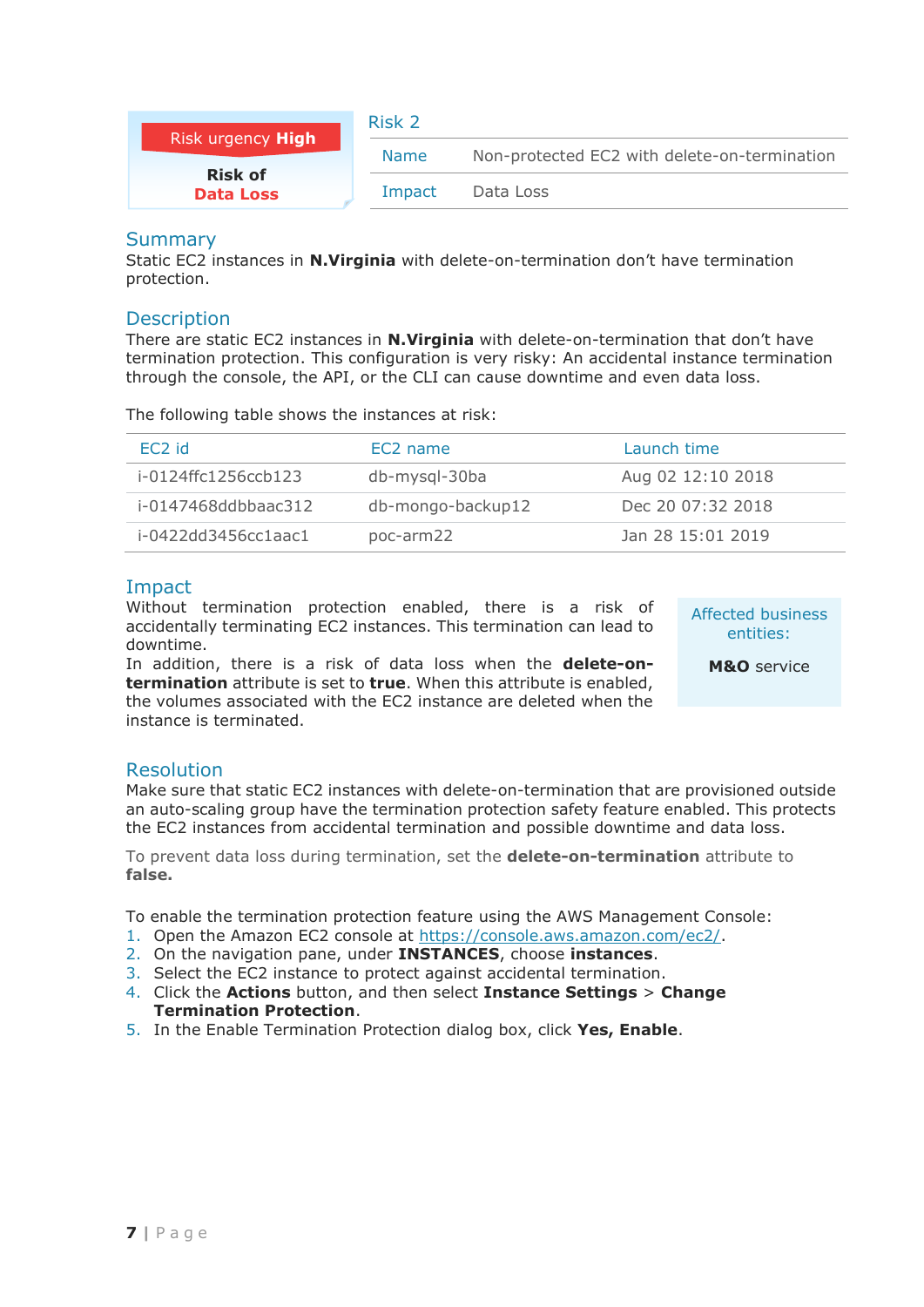<span id="page-8-0"></span>

| Risk urgency High                 | Risk 3      |                                      |
|-----------------------------------|-------------|--------------------------------------|
|                                   | <b>Name</b> | Single availability zone ECS cluster |
| <b>Risk of</b><br><b>Downtime</b> | Category    | Downtime                             |

ECS clusters in **N.Virginia** utilize a single availability zone.

#### **Description**

ECS clusters in **N.Virginia** utilize a single availability zone. This could lead to unplanned downtime during an availability zone outage (see Impact).

The following table shows the single availability zone ECS clusters:

|                | ECS Cluster name Auto scaling group name      | Availability<br>zone | container<br>instances $#$ |
|----------------|-----------------------------------------------|----------------------|----------------------------|
| ecsprod        | EC2ContainerService-ecsprod                   | us-east-1b           | h                          |
| crp-po-cluster | EC2ContainerService-crp-po-cluster us-east-1b |                      |                            |

## Impact

When an availability zone becomes unhealthy or unavailable, the auto scaling group launches new EC2 instances in an unaffected availability zone. If the auto scaling group used by the ECS cluster only utilizes one availability zone, it can't launch new instances. This can lead to application downtime.

Affected business entities:

**CRM** application

#### Resolution

To expand the availability of your ECS cluster, make sure that the ECS cluster's auto scaling group spans multiple availability zones within a region.

To add new availability zones to an auto scaling group using the AWS Management Console:

- 1. Open the Amazon EC2 console at [https://console.aws.amazon.com/ec2/.](https://console.aws.amazon.com/ec2/)
- 2. On the navigation pane, under **AUTO SCALING**, choose **Auto Scaling Groups**.
- 3. Select the auto scaling group to reconfigure.
- 4. Select the **Details** tab and click the **Edit** button.
- 5. In the **Subnet(s)** box, add the subnets that correspond to the new availability zones.
- 6. Click **Save**.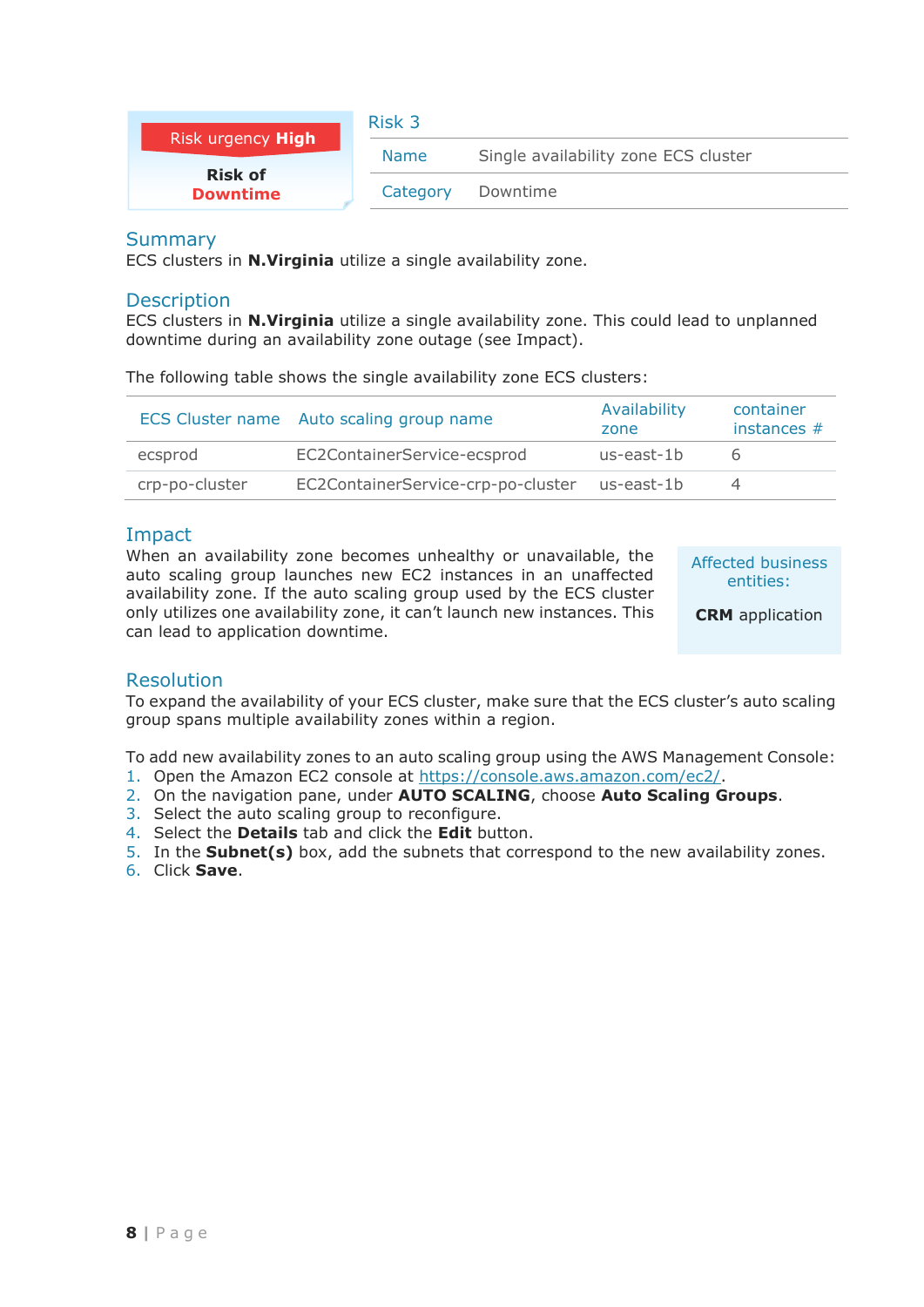<span id="page-9-0"></span>

| Risk urgency <b>High</b>          | Risk 4      |                                |  |
|-----------------------------------|-------------|--------------------------------|--|
|                                   | <b>Name</b> | ASG with unavailable resources |  |
| <b>Risk of</b><br><b>Downtime</b> | Impact      | Downtime                       |  |

The **awseb-asg** auto scaling group points to unavailable resources.

#### **Description**

The **awseb-aslc** launch configuration of the **awseb-asg** auto-scaling group points to unavailable resources. When needed, the scaling group will not be able to spawn new EC2 instances and the scale-up will fail. This could lead to major performance issues and unplanned downtime (see Impact).

The following table shows the scaling group resources and their status:

| Resource name | Resource type                | Is available? |
|---------------|------------------------------|---------------|
| ami-c2b885a8  | AMI ID                       | Yes           |
| awseb-sg-1ar  | Security Group               | Yes           |
| snap-0295d563 | <b>Block Device Snapshot</b> | No            |
| snap-16680b77 | <b>Block Device Snapshot</b> | Yes           |

## Impact

Scaling groups may scale up automatically when needed. If launch configuration resources are not available, new EC2 instances will not start and scaling up will fail. As a result, the application will not have sufficient resources to handle the load which will affect performance and could eventually cause downtime.

Impacted business entities:

**DWH** application

## Resolution

Make sure all the resources in the launch configuration are available.

To prevent confusion or resource deletion:

- 1. Name and tag the resources used in the launch configuration correctly.
- 2. Never reference a shared/public image in launch configuration select only "Owned by me" AMIs.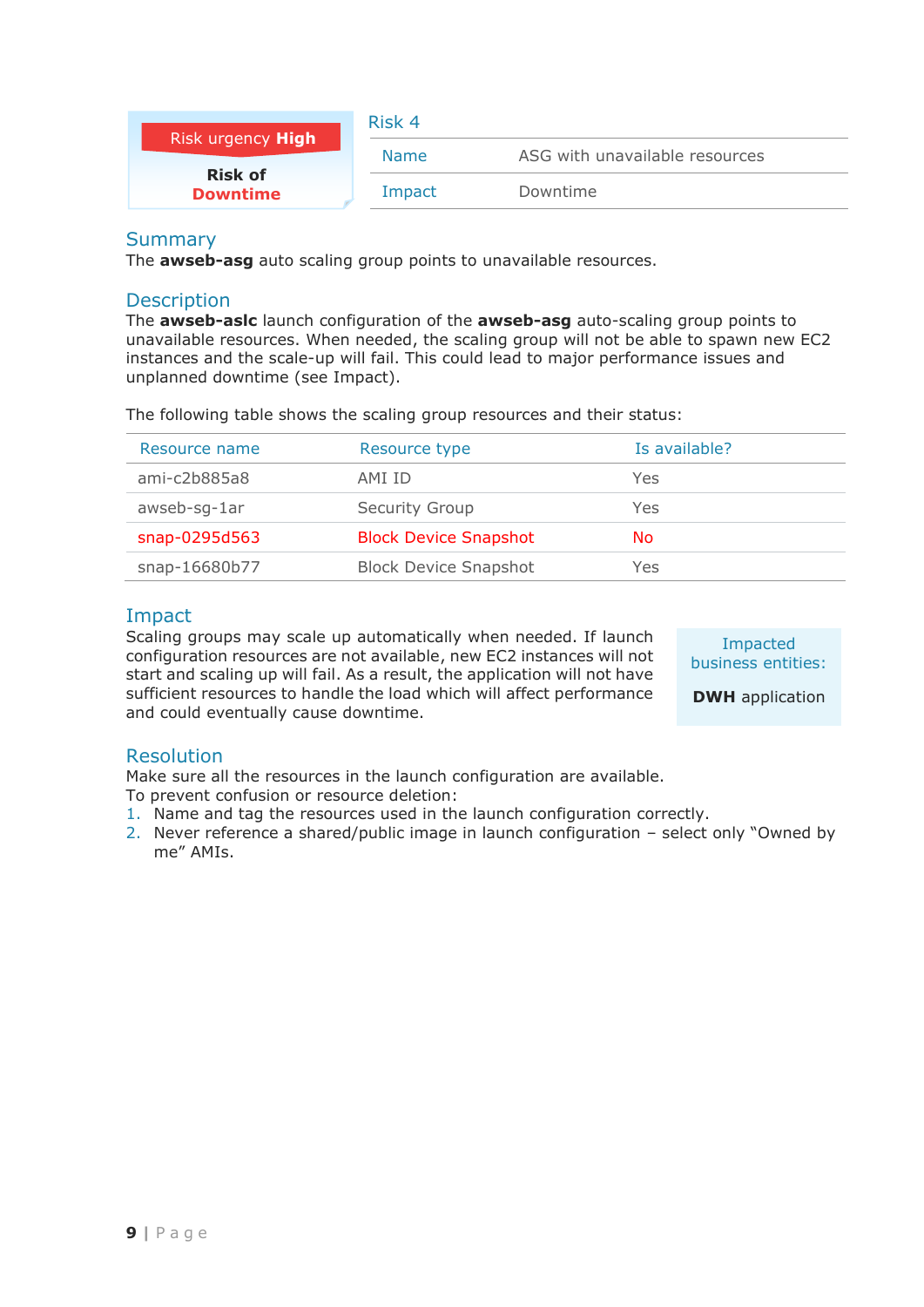<span id="page-10-0"></span>

|                                   | Risk 5      |                       |  |
|-----------------------------------|-------------|-----------------------|--|
| Risk urgency High                 | <b>Name</b> | Auto scale group SPoF |  |
| <b>Risk of</b><br><b>Downtime</b> | Category    | Downtime              |  |

Auto scaling groups in **N.Virginia** have a single point of failure.

#### **Description**

Auto scaling groups in **N.Virginia** have a single point of failure for one or both of these reasons:

- They utilize a single availability zone.
- They are configured with a min capacity of 1.

This could lead to unplanned downtime during an availability zone outage (see Impact).

The following table shows the auto scaling groups with SPoF:

| Auto scaling group name | Desired capacity | Min capacity | <b>Availability zones</b> |
|-------------------------|------------------|--------------|---------------------------|
| awseb-asg               |                  |              | us-east-1b                |
| crmprd-asg              |                  |              | us-east-1b                |

#### Impact

When an availability zone becomes unhealthy or unavailable, the auto scaling group launches new EC2 instances in an unaffected availability zone. If the auto scaling group utilizes only one availability zone, it can't launch new instances.

Affected business entities:

**DWH** application

In addition, if the min capacity of the scale group is 1, it could scale down to a single instance which presents a single point of failure. This can lead to application downtime.

#### Resolution

To expand the availability of your auto scaled applications, make sure that:

- The auto scaling groups span multiple availability zones within a region.
	- The min capacity is greater than 1.

To add new availability zones to an auto scaling group using the AWS Management Console:

- 1. Open the Amazon EC2 console at [https://console.aws.amazon.com/ec2/.](https://console.aws.amazon.com/ec2/)
- 2. On the navigation pane, under **AUTO SCALING**, choose **Auto Scaling Groups**.
- 3. Select the auto scaling group to reconfigure.
- 4. Select the **Details** tab and click the **Edit** button.
- 5. In the **Min** box, make sure the min capacity is greater than 1.
- 6. In the **Subnet(s)** box, make sure the subnets correspond to at least two availability zones.
- 7. Click **Save**.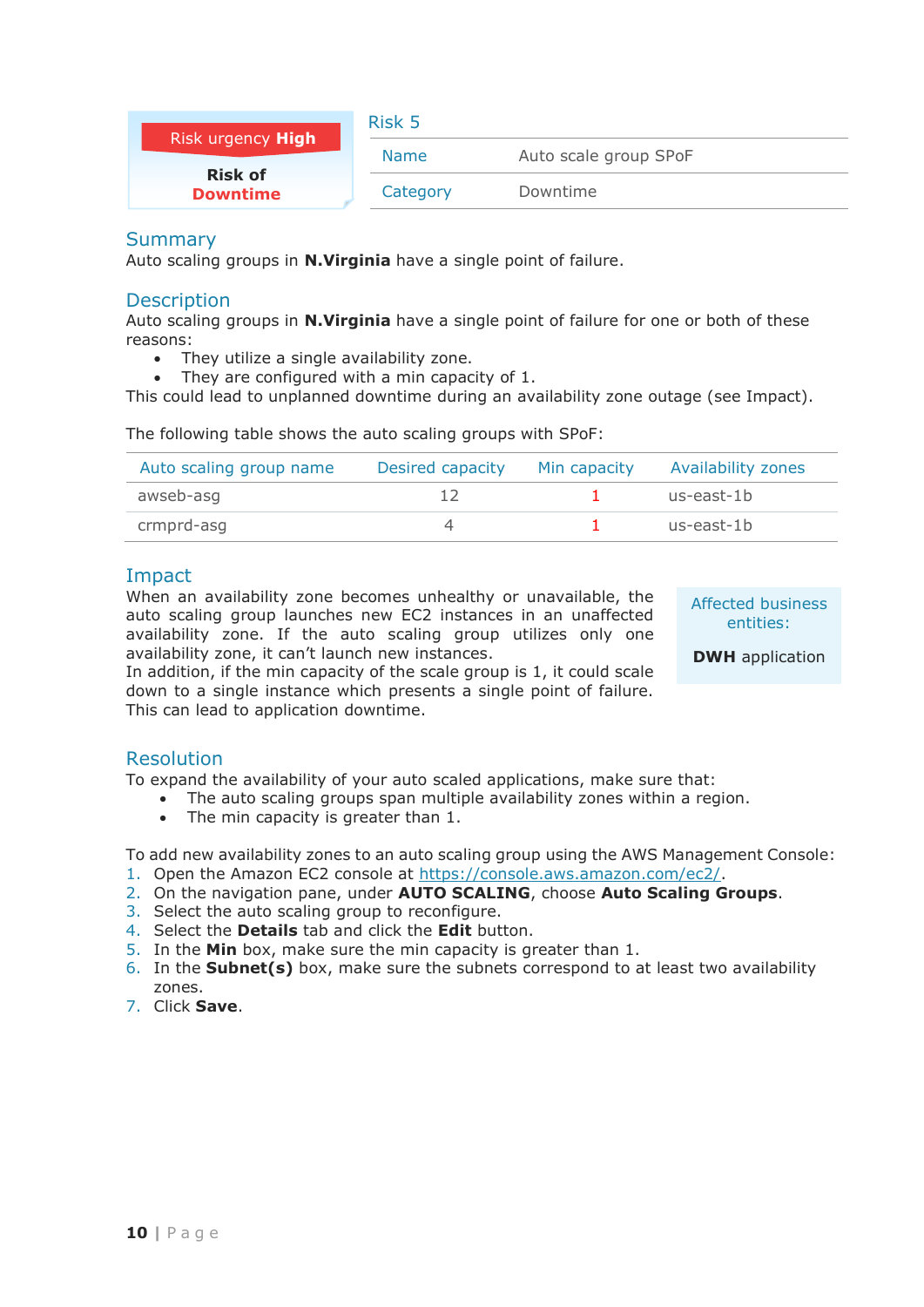<span id="page-11-0"></span>

| <b>Risk urgency High</b>          | Risk 6      |                              |  |
|-----------------------------------|-------------|------------------------------|--|
|                                   | <b>Name</b> | ASG with suspended processes |  |
| <b>Risk of</b><br><b>Downtime</b> | Impact      | Downtime                     |  |

The **awseb-asg** auto scaling group has suspended processes.

#### **Description**

The **awseb-asg** auto scaling group has suspended processes. When needed, the scaling group might not function correctly. This could lead to major performance issues and unplanned downtime (see Impact).

Suspended processes:

- **Launch**
- › ReplaceUnhealthy

## Impact

Scaling groups may scale up automatically when needed (usually at peak time when load is high). If one or more scaling group processes are suspended, the group behavior changes and results in unpredictable performance issues and even downtime.

Impacted business entities:

**DWH** application

Scaling group processes:

- › **Launch** Adds a new EC2 instance to the group, increasing its capacity.
	- If Launch is suspended, this will disrupt other processes. For example, an instance in a standby state cannot be returned to service if the Launch process is suspended since the group cannot scale.
- › **Terminate** Removes an EC2 instance from the group, decreasing its capacity. If Terminate is suspended, this will disrupt other processes.
- › **HealthCheck** Checks the health of the instances.
- **ReplaceUnhealthy** Terminates instances that are marked as unhealthy and later creates new instances to replace them.
- › **AZRebalance** Balances the number of EC2 instances in the group across the availability zones in the region.
	- If suspended and a scale out or scale in event occurs, the scaling process still tries to balance the availability zones. For example, during scale out, it launches the instance in the availability zone with the fewest instances.
	- If the Launch process is suspended, AZRebalance neither launches new instances nor terminates existing instances. If the Terminate process is suspended, the auto scaling group can grow up to ten percent larger than its maximum size.
- › **AlarmNotification** Accepts notifications from CloudWatch alarms that are associated with the group.
	- If suspended, Amazon EC2 auto scaling does not automatically execute policies that would be triggered by an alarm. If Launch or Terminate are suspended, it would not be able to execute scale out or scale in policies, respectively.
- › **ScheduledActions** Performs scheduled actions that you create.
	- If Launch or Terminate are suspended, scheduled actions that involve launching or terminating instances are affected.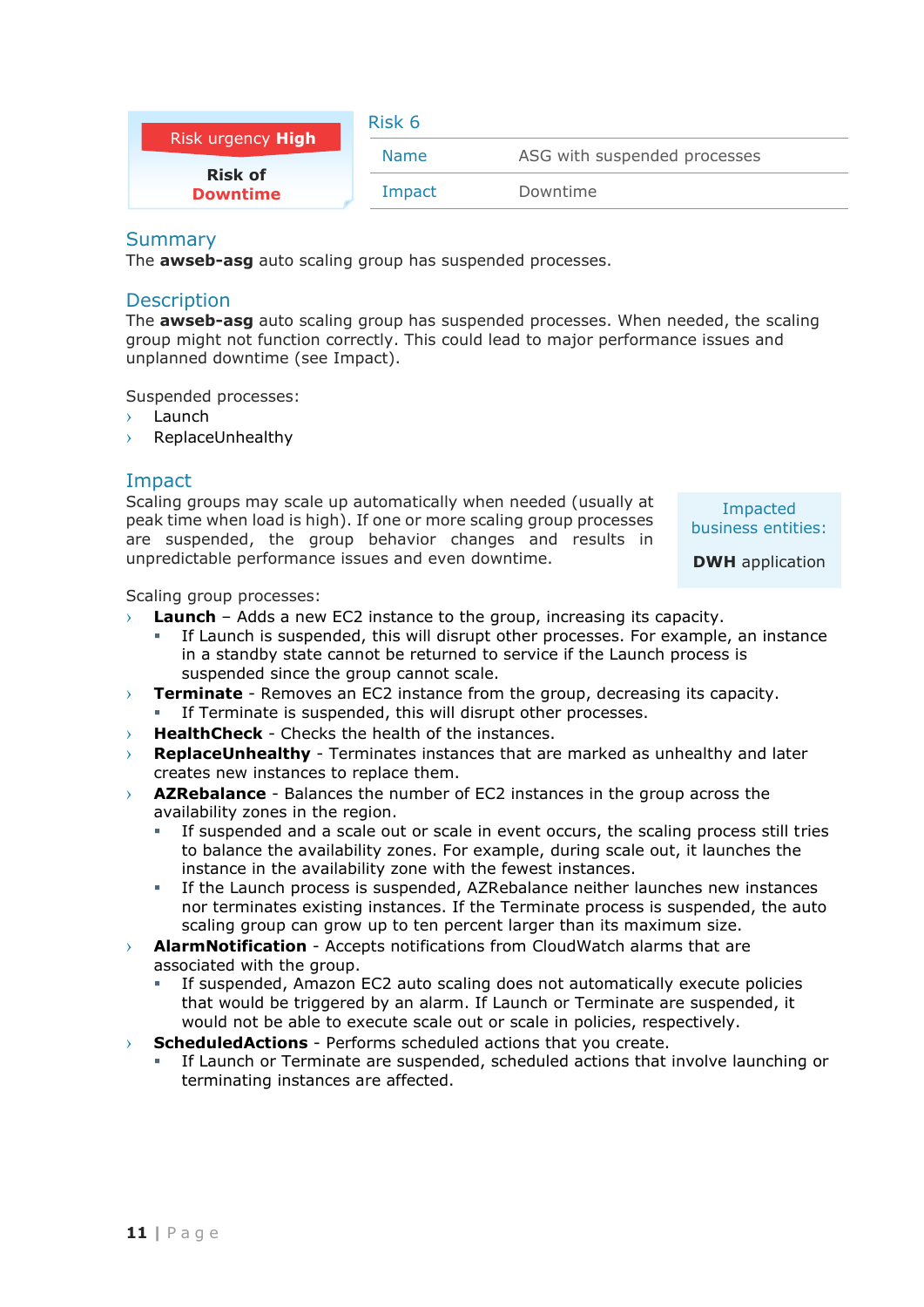- › **AddToLoadBalancer** Adds instances to the attached load balancer or target group when they are launched.
	- **EXECT** If suspended, Amazon EC2 auto scaling launches the instances but does not add them to the load balancer or target group. If the AddToLoadBalancer process is resumed, it resumes adding instances to the load balancer or target group when they are launched. However, it does not add the instances that were launched while this process was suspended. Those instances must be registered manually.

#### Resolution

Resume the suspended processes using the AWS Management Console.

- 1. Open the Amazon EC2 console at [https://console.aws.amazon.com/ec2/.](https://console.aws.amazon.com/ec2/)
- 2. On the navigation pane, under **AUTO SCALING**, choose **Auto Scaling Groups**.
- 3. Select the auto scaling group that you want to reconfigure.
- 4. Select the **Details** tab and click the **Edit** button.
- 5. Remove all the processes from the **Suspended Processes** list.
- 6. Click **Save**.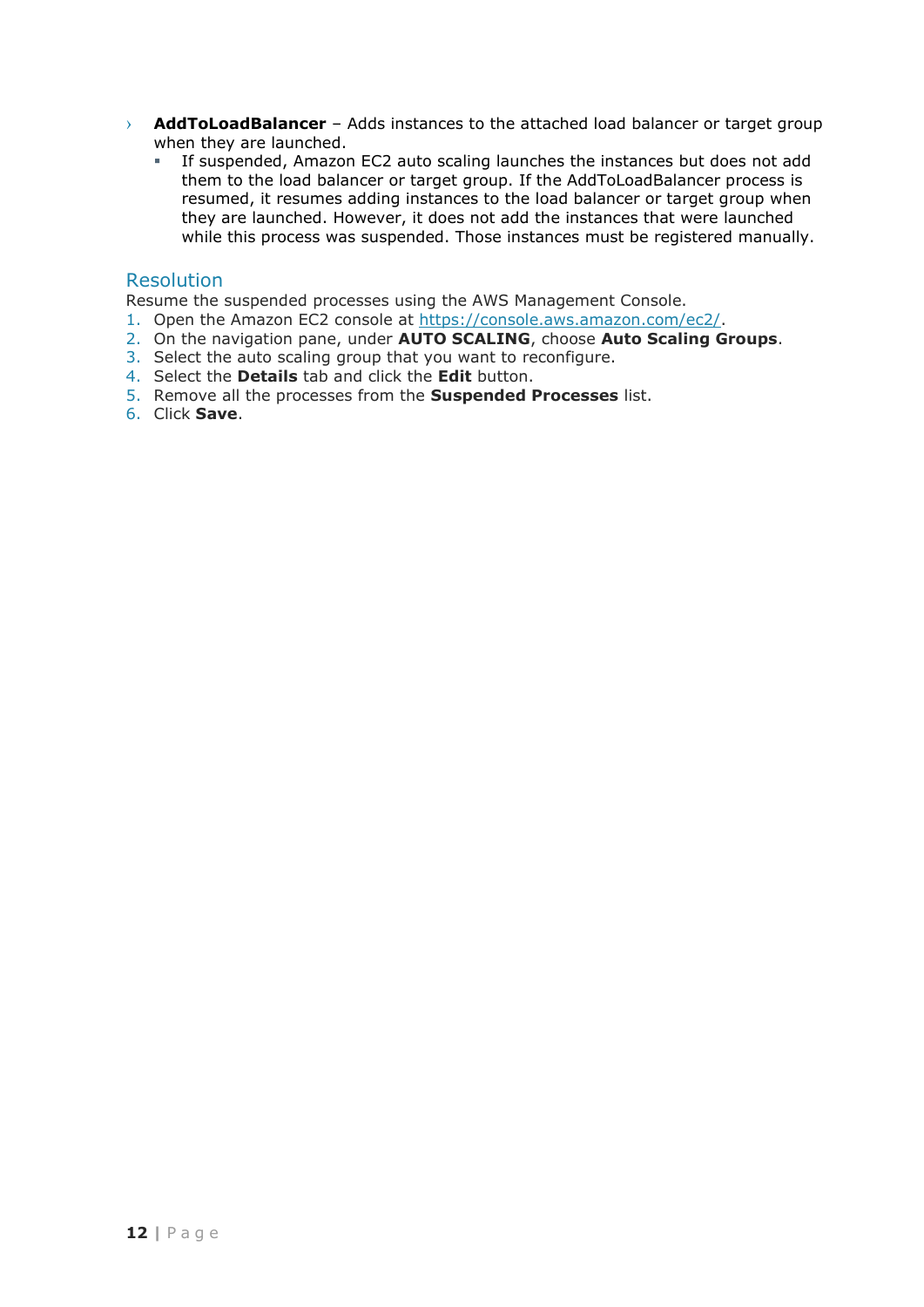<span id="page-13-0"></span>

| Risk urgency High                 | Risk 7      |                                               |  |
|-----------------------------------|-------------|-----------------------------------------------|--|
|                                   | <b>Name</b> | Internet facing LB with blocked listener port |  |
| <b>Risk of</b><br><b>Downtime</b> | Impact      | Downtime                                      |  |

Internet-facing load balancer **aws-lb-remote-dim** in **N.Virginia** has a blocked listener port.

#### **Description**

Internet-facing load balancer **aws-lb-remote-dim** in **N.Virginia** has a listener port that is blocked by a security group configuration. This could lead to application availability issues (see Impact).

Details:

- Load balancer: aws-lb-remote-dim
- Load balancer type: application load balancer
- Listener ports: HTTP/80, TCP/443
- Security groups: sg-d2341bc1
- Listener ports blocked by SGs: 443

## Impact

When the listening port of a load balancer is blocked by a security group, incoming traffic to the load balancer on that port is dropped. This can lead to application downtime.

Impacted business entities:

**Web** service

#### Resolution

To allow incoming traffic to the load balancer of the blocked port using the AWS Management Console:

- 1. Open the Amazon EC2 console at [https://console.aws.amazon.com/ec2/.](https://console.aws.amazon.com/ec2/)
- 2. On the navigation pane, under **LOAD BALANCING**, choose **Load Balancers**.
- 3. Select the load balancer that you want to update.
- 4. In the **Description** tab find the **Source Security Group** and click it.
- 5. Go to the security group **Inbound** tab and click **Edit**.
- 6. Add the missing rule. For example:
	- a. Type: Custom TCP Rule
	- b. Port range: <the blocked port>
	- c. Source: Anywhere
- 7. Click **Save**.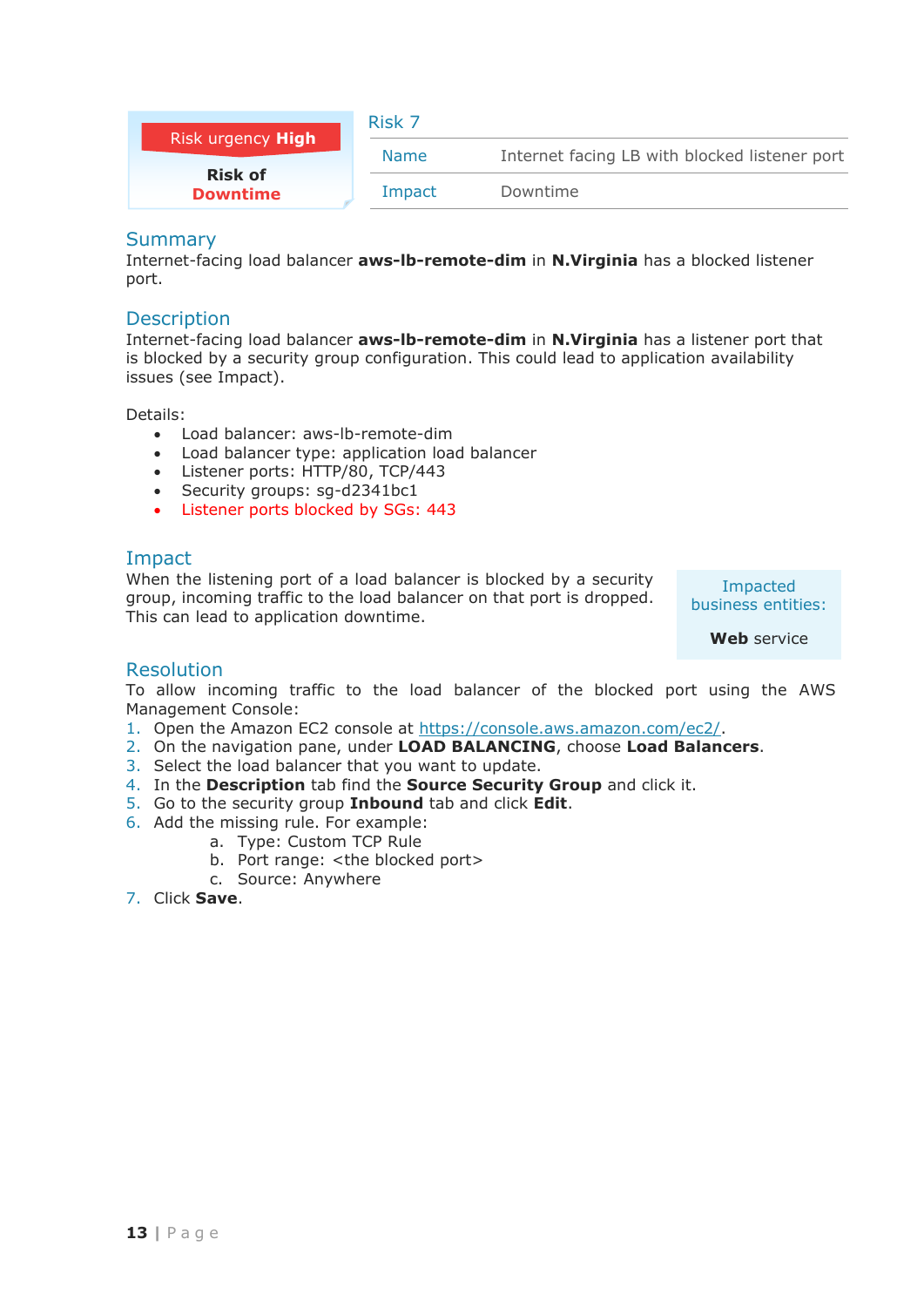<span id="page-14-0"></span>

| Risk urgency High                 | Risk 8      |                                        |  |
|-----------------------------------|-------------|----------------------------------------|--|
|                                   | <b>Name</b> | Internet facing LB with private subnet |  |
| <b>Risk of</b><br><b>Downtime</b> | Impact      | Downtime                               |  |

Internet-facing load balancer **aws-lb-remote-dim** in **N.Virginia** is configured in a private subnet.

#### **Description**

Internet-facing load balancer **aws-lb-remote-dim** in **N.Virginia** is configured in a private subnet. This could lead to application availability issues (see Impact).

The following table shows the subnets of load balancer **aws-lb-remote-dim**:

| Subnet id         | Subnet name       | Availability zone | Is public |
|-------------------|-------------------|-------------------|-----------|
| $subnet-a245d145$ | DIM-Public-Subnet | us-east-1a        | Yes       |
| subnet-2a18ca2c   | CRM-PROD-Subnet   | us-east-1b        | No.       |

## Impact

When one of the subnets of an internet-facing load balancer is private -- meaning it does not have a route to an internet gateway -- incoming traffic for this subnet is dropped. This can lead to application downtime.

Impacted business entities:

**Web** service

#### Resolution

To change the subnets of a load balancer using the AWS Management Console:

- 1. Open the Amazon EC2 console at [https://console.aws.amazon.com/ec2/.](https://console.aws.amazon.com/ec2/)
- 2. On the navigation pane, under **LOAD BALANCING**, choose **Load Balancers**.
- 3. Select the load balancer to reconfigure.
- 4. Click **Actions** and select **Edit subnets**.
- 5. Make sure that all the subnets of the internet-facing load balancer are public.
- 6. Click **Save**.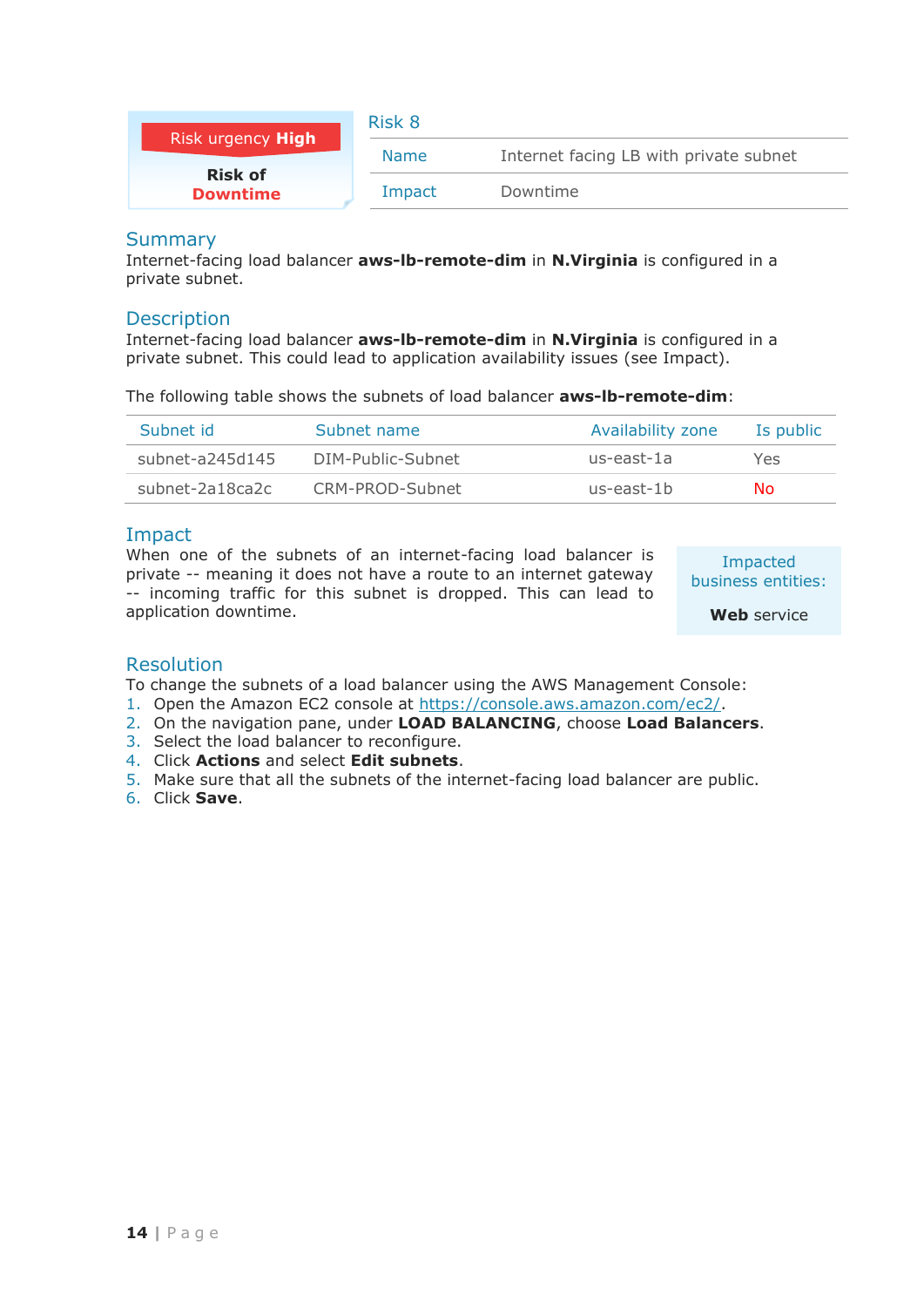<span id="page-15-0"></span>

| Risk urgency High                 | Risk 9      |                                     |  |
|-----------------------------------|-------------|-------------------------------------|--|
|                                   | <b>Name</b> | Load balancer target instances SPoF |  |
| <b>Risk of</b><br><b>Downtime</b> | Category    | Downtime                            |  |

Application load balancer **aws-lb-remote-dim** in **N.Virginia** only has healthy target instances in a single availability zone.

#### **Description**

Application load balancer **aws-lb-remote-dim** in **N.Virginia** only has healthy target instances in a single availability zone. This could lead to unplanned downtime in case of an availability zone outage (see Impact).

The following table shows the instances in target group **aws-lb-remote-dim**:

| Target EC2 id       | Target EC2 name   | Availability zone | Instance state |
|---------------------|-------------------|-------------------|----------------|
| i-04562645aaa33532a | [Dim] LBRemote-01 | eu-west-1a        | healthy        |
| i-a357a3ff35bb35a3c | [Dim] LBRemote-02 | eu-west-1a        | healthy        |
| i-5674acc3464bb1aa2 | [Dim] LBRemote-03 | eu-west-1a        | healthy        |
| i-124a24512a4d46a21 | [Dim] LBRemote-04 | eu-west-1b        | unhealthy      |

## Impact

When an availability zone becomes unhealthy or unavailable, the load balancer can use the target instances in unaffected availability zones. If the load balancer has healthy target instances in a single availability zone and that availability zone becomes unhealthy, the load balancer stops redirecting traffic. This can lead to application downtime.

Impacted business entities: **Web** service

#### Resolution

Make sure there are healthy target instances in at least two availability zones.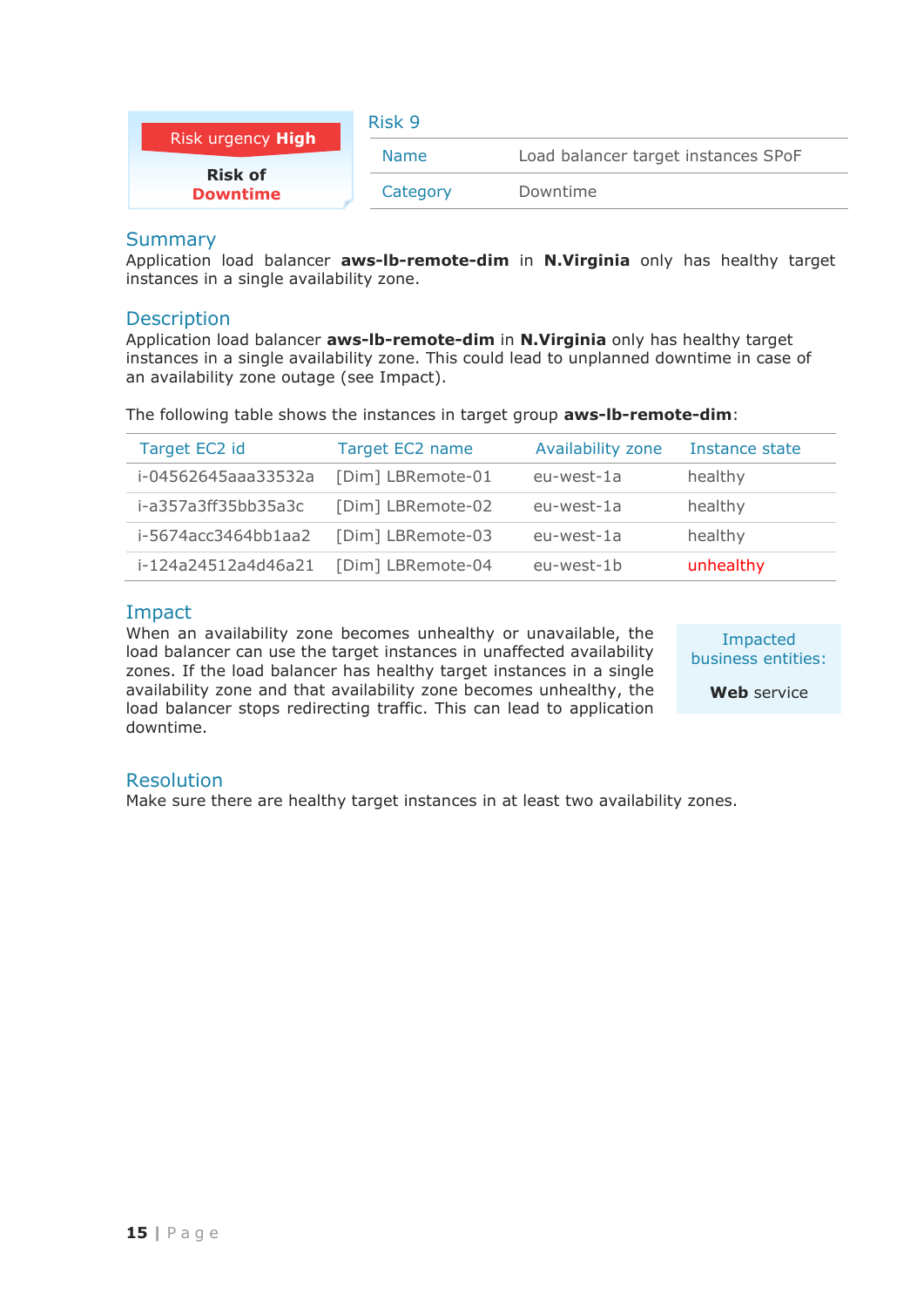<span id="page-16-0"></span>

| Risk urgency High                 | Risk 10     |                              |  |  |
|-----------------------------------|-------------|------------------------------|--|--|
|                                   | <b>Name</b> | Single availability zone RDS |  |  |
| <b>Risk of</b><br><b>Downtime</b> | Category    | Downtime                     |  |  |

RDS instances in **N.Virginia** are deployed in a single availability zone.

#### **Description**

RDS instances in **N.Virginia** are deployed in a single availability zone. This could lead to unplanned downtime during a database outage (see Impact).

The following table shows the single availability zone RDS instances:

| DB identifier | Engine   | Size        | Availability<br>zone | Create time  |
|---------------|----------|-------------|----------------------|--------------|
| crmasses      | mysgl    | db.m5.large | us-east-1a           | Mar 26, 2017 |
| dimrmtdb      | postgres | db.t3.large | us-east-1a           | Jan 14, 2018 |

## Impact

Amazon RDS with multi-AZ deployment maintains a synchronous standby replica in a different availability zone from the active DB instance. This configuration provides data redundancy, high availability and failover support. It also eliminates I/O freezes and minimizes latency spikes during system backups. RDS configuration without multi-AZ deployment is vulnerable to outages that could lead to application downtime.

#### Resolution

Modify the RDS database instance to enable multi-AZ deployment.

Use the following steps to enable multi-AZ RDS deployment:

- 1. Open the Amazon EC2 console at [https://console.aws.amazon.com/rds.](https://console.aws.amazon.com/rds)
- 2. Click **Instances**.
- 3. Click on the instance to reconfigure.
- 4. Click **Instance actions** and **Modify**.
- 5. Select **yes** in multi-AZ deployment.
- 6. Click **Continue** and **Modify DB Instance**.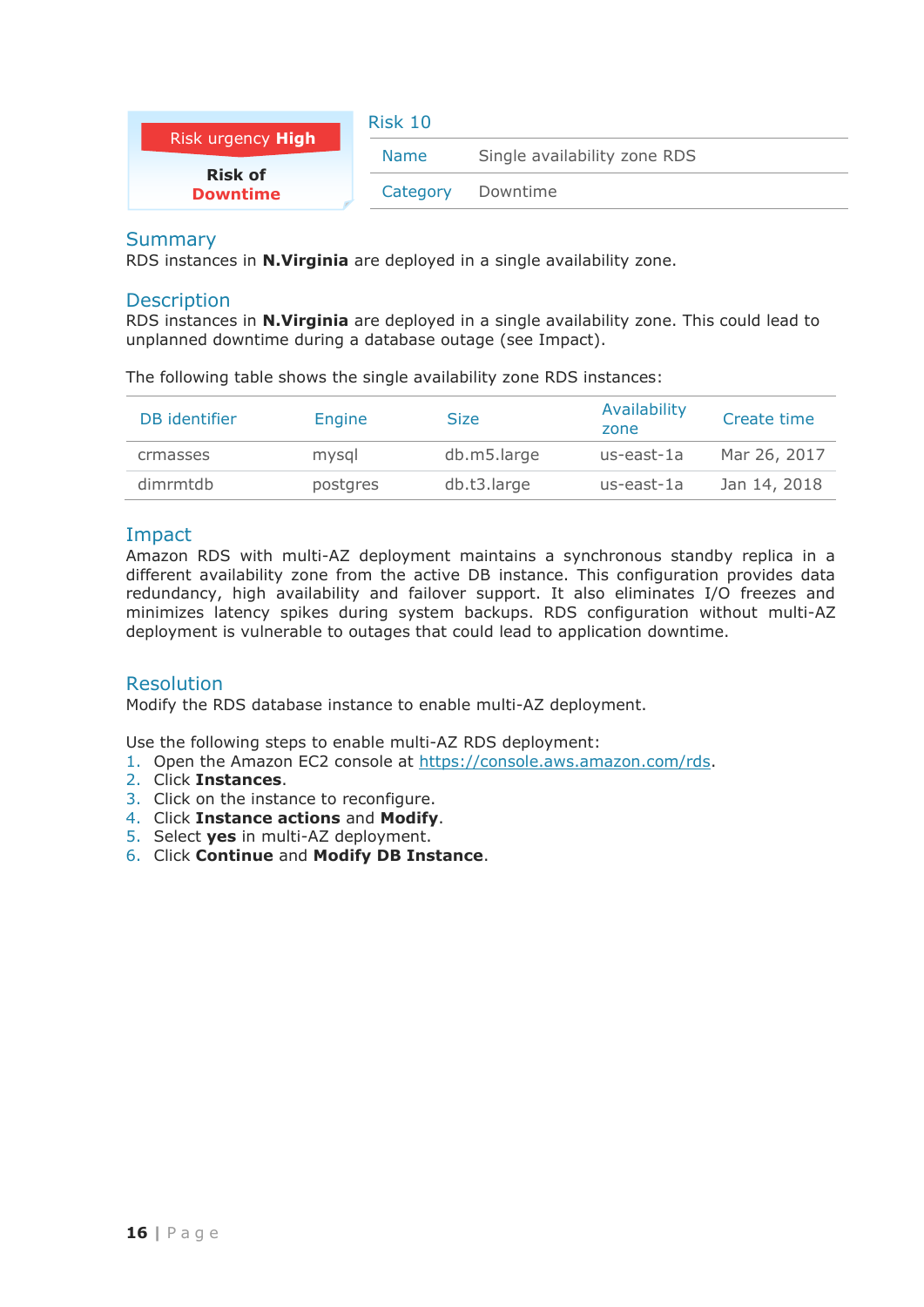<span id="page-17-0"></span>

| Risk urgency High                  | Risk 11     |                             |  |
|------------------------------------|-------------|-----------------------------|--|
|                                    | <b>Name</b> | RDS without manual snapshot |  |
| <b>Risk of</b><br><b>Data loss</b> | Category    | Data loss                   |  |

RDS instances in **N.Virginia** have no manual snapshots.

#### **Description**

RDS instances in **N.Virginia** have no manual snapshots. An accidental deletion of the table can lead data loss (see Impact).

The following table shows the RDS instances without a manual snapshot:

| DB identifier | Engine   | <b>Size</b> | Availability<br>zone | Create time  |
|---------------|----------|-------------|----------------------|--------------|
| crmasses      | mysgl    | db.m5.large | us-east-1a           | Mar 26, 2017 |
| dimrmtdb      | postgres | db.t3.large | us-east-1a           | Jan 14, 2018 |

## Impact

When an RDS instance is deleted, all the automatic snapshots are deleted as well. If there is no manual snapshot, the data will not be recoverable. This means that an accidental deletion of the instance results in having no snapshots and recovery is not possible.

## Resolution

- 1. To create a manual backup using the console:
- 2. Open the Amazon EC2 console at [https://console.aws.amazon.com/rds.](https://console.aws.amazon.com/rds)
- 3. Click **Databases**.
- 4. Click on the database you wish to reconfigure.
- 5. Click the **Maintenance & Backups** tab.
- 6. Click **Take snapshot**.
- 7. Enter the snapshot name and click **Take Snapshot**.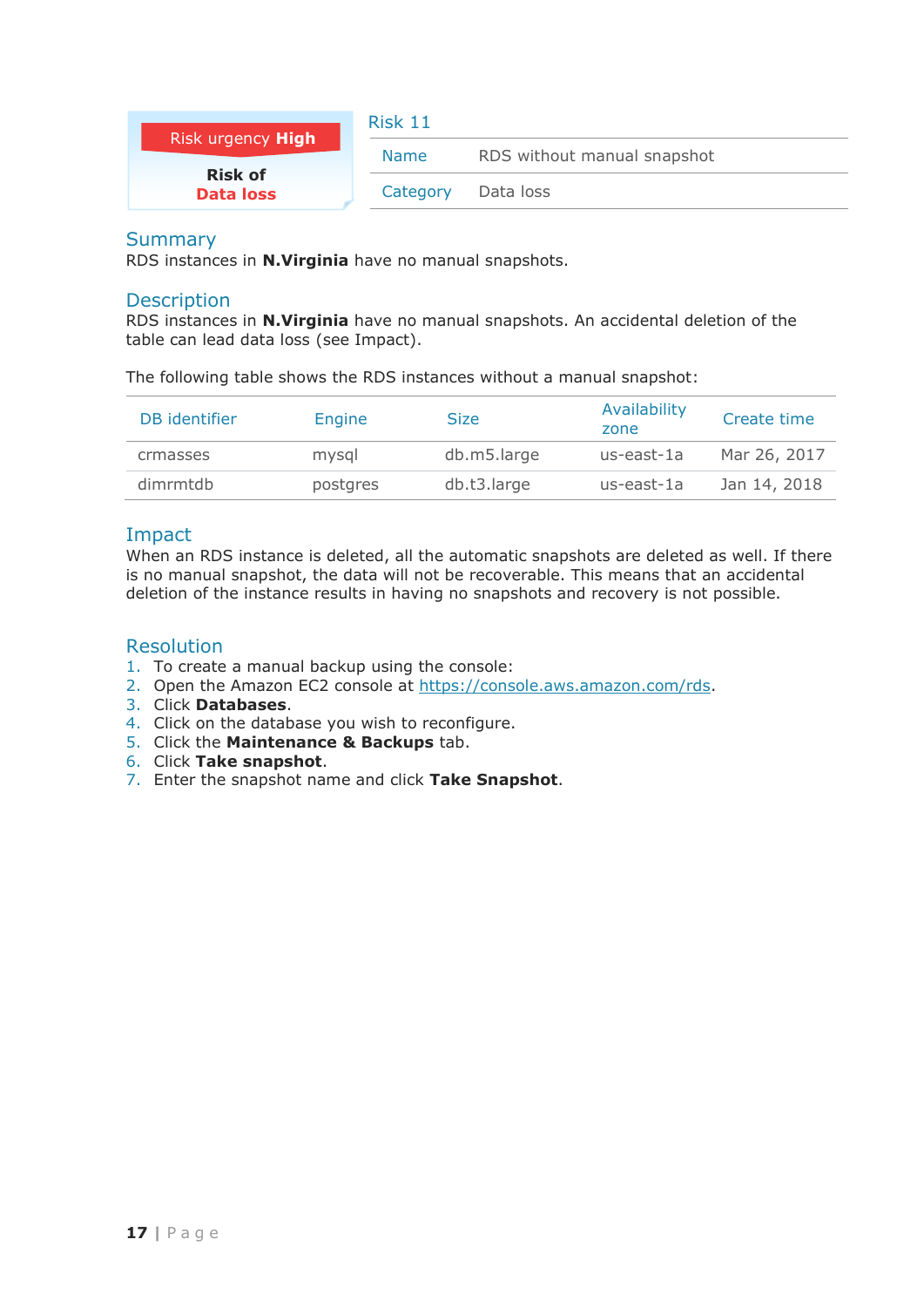<span id="page-18-0"></span>

| Risk urgency High                 | Risk 12     |                           |  |  |
|-----------------------------------|-------------|---------------------------|--|--|
|                                   | <b>Name</b> | Used expired certificates |  |  |
| <b>Risk of</b><br><b>Downtime</b> | Category    | Downtime                  |  |  |

There are used expired certificates in region **N.Virginia**.

#### Description

There are used expired certificates in **N.Virginia**. This could lead to availability issues if the certificates are used by client facing applications (see Impact).

The following table shows the expired certificates:

| Certificate<br>domain name | Type     | Expiration<br>date | Used by                         |
|----------------------------|----------|--------------------|---------------------------------|
| *.dtmservice.io            | Imported | Jun 15, 2019       | loadbalancer/ aws-lb-remote-dim |

## Impact

SSL certificates facilitate the encryption of data in transit. The SSL certificates allow you to use HTTPS to create secure, encrypted connections. An expired SSL certificate on a website can drive users away from using it.

In addition, an expired SSL certificate can lead to phishing scams where the victims (the users of the web site) are lured into giving their personal information, which is misused later by cyber attackers.

Impacted business entities:

> **Payments**  application

#### **Resolution**

Renew the expired certificates or delete them if they are not needed.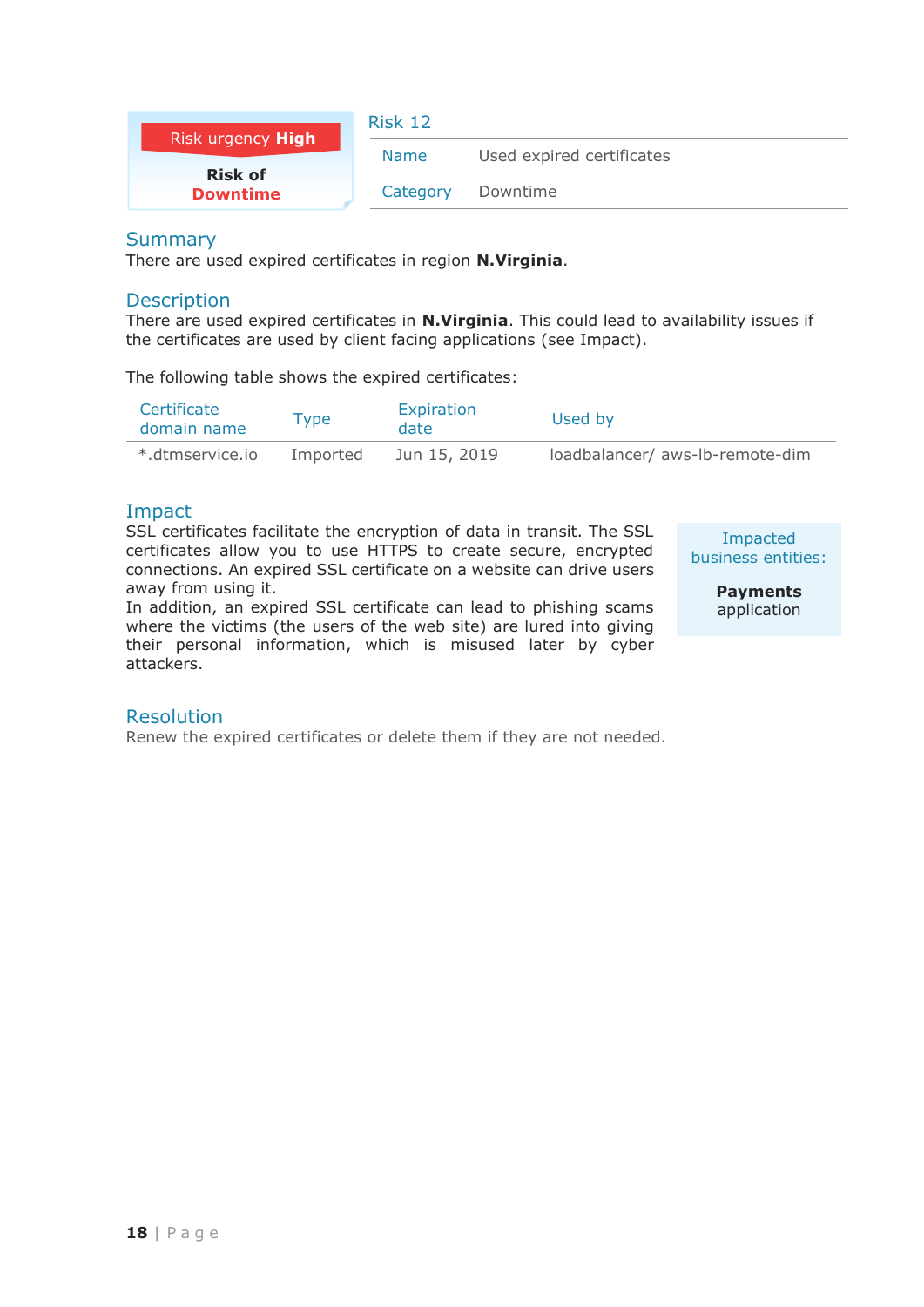<span id="page-19-0"></span>

|                                   | Risk 13 |                            |
|-----------------------------------|---------|----------------------------|
| Risk urgency Medium               | Name.   | EC2 service limits too low |
| <b>Risk of</b><br><b>Downtime</b> | Impact  | Downtime                   |

The EC2 service limit of instance type "**m1.large**" in **N.Virginia** is too low.

#### **Description**

The EC2 service limit of instance type "**m1.large**" in **N.Virginia** is **32**. This limit is too low, since the aggregated maximum size of all scaling groups is **48**. This could lead to unplanned downtime when groups scale up at the same time (see Impact).

The following table shows the scaling groups containing m1.large instances and their capacity:

| Scaling group      | Max size | Current capacity |
|--------------------|----------|------------------|
| awseb-M1-SG        | 10       | 4                |
| awsewd-43          | 10       | 4                |
| prctrl-ds-SG       | 10       | 4                |
| crporc-SG          | 6        | 4                |
| "Static instances" | 12       | 12               |
| Total              | 48       | 28               |

#### Impact

Scaling groups scale up automatically as needed. At peak times, when load is high, multiple scaling groups may require more resources at the same time.

When the service limit is reached, new EC2 instances will not start, and scaling up will fail. As a result, the application has insufficient resources to handle the load. This affects performance and could eventually cause downtime.

#### Resolution

Use the Limits page in the Amazon EC2 console to request an increase in the limits for resources provided by Amazon EC2. Make a separate request for each region.

#### To request a limit increase:

- 1. Open the Amazon EC2 console at [https://console.aws.amazon.com/ec2/.](https://console.aws.amazon.com/ec2/)
- 2. From the navigation bar, select a region.
- 3. From the navigation pane, choose **Limits**.
- 4. Find the instance type in the list. Choose **Request limit increase**.
- 5. Complete the limit increase form. Amazon will respond to your request.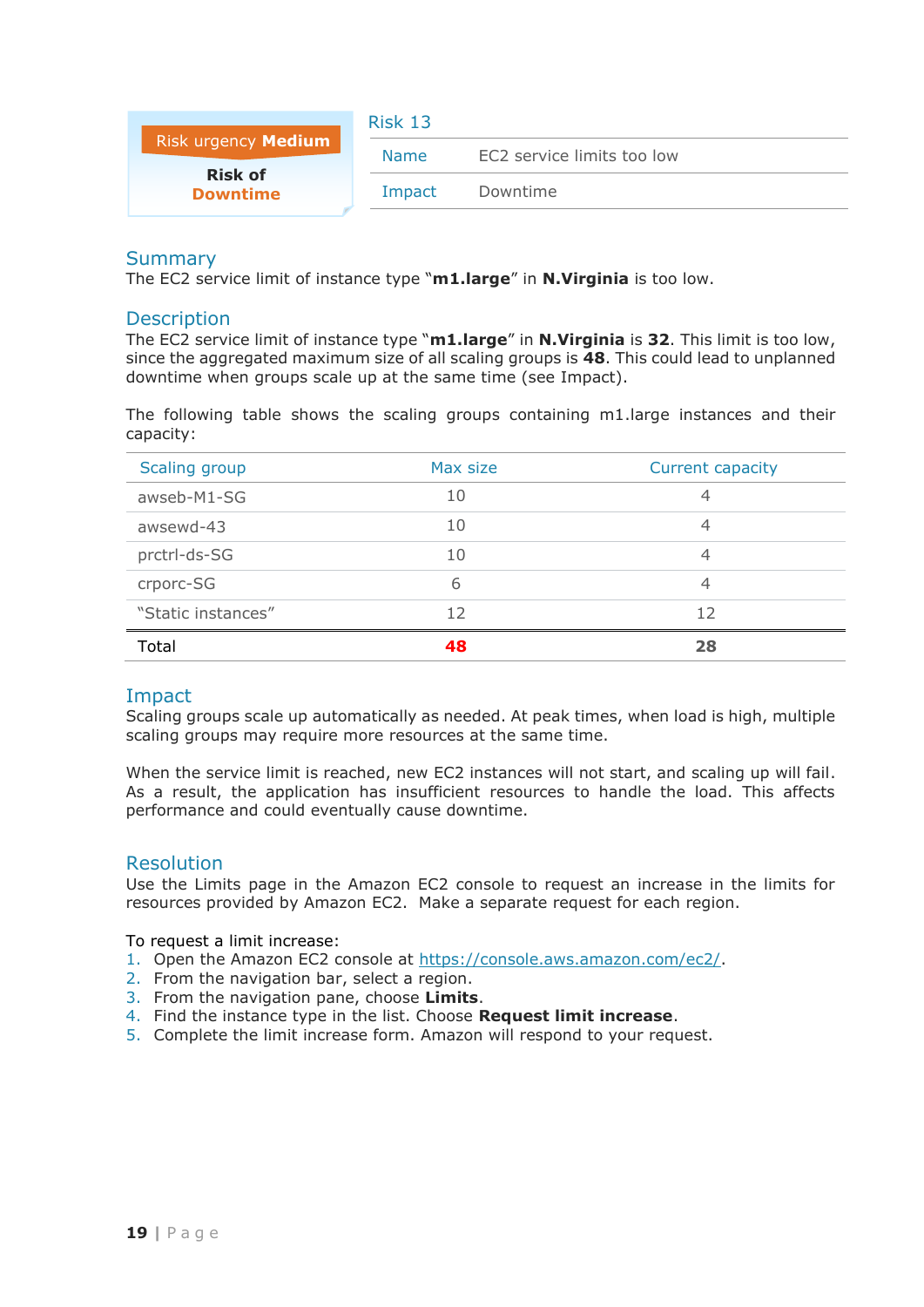<span id="page-20-0"></span>

|                                   | Risk 14     |                            |
|-----------------------------------|-------------|----------------------------|
| Risk urgency Medium               | <b>Name</b> | EBS service limits too low |
| <b>Risk of</b><br><b>Downtime</b> | Impact      | Downtime                   |
|                                   |             |                            |

The EBS volumes size limit of "**General Purpose SSD**" (gp2) in **Ohio** is too low.

#### **Description**

The EBS volumes size limit of "**General Purpose SSD**" (gp2) in **Ohio** is **307200** GiB. This limit is too low, since the aggregated maximum size of all scaling groups is **488120** GiB. This could lead to unplanned downtime when groups scale up at the same time (see Impact).

The following table shows the scaling groups containing gp2 volumes and their size:

| Scaling group      | Max size (GiB) | Current size (GiB) |
|--------------------|----------------|--------------------|
| database-mgmt-sg   | 100000         | 50000              |
| cluster-mgmt-sg    | 100000         | 15200              |
| masters-mgmt-sg    | 100000         | 64850              |
| nodes-mgmt-sg      | 100000         | 73174              |
| "Static instances" | 88120          | 88120              |
| Total              | 488120         | 291344             |

#### Impact

Scaling groups scale up automatically as needed. At peak times, when load is high, multiple scaling groups may require more resources at the same time. When the EBS volume storage limit is reached, new volumes will not be created. This causes a failure to spawn new EC2 instances, and the scaling up will fail. As a result, the application has insufficient resources to handle the load. This lack of resources affects performance and could eventually cause downtime.

#### Resolution

Use the Limits page in the Amazon EC2 console to request an increase in the limits for resources provided by Amazon EC2. This should be done separately for each region.

To request a limit increase:

- 1. Open the Amazon EC2 console at [https://console.aws.amazon.com/ec2/.](https://console.aws.amazon.com/ec2/)
- 2. From the navigation bar, select a region.
- 3. From the navigation pane, choose **Limits**.
- 4. Locate the EBS limit in the list. Choose **Request limit increase**.
- 5. Complete the limit increase form. Amazon will respond to your request.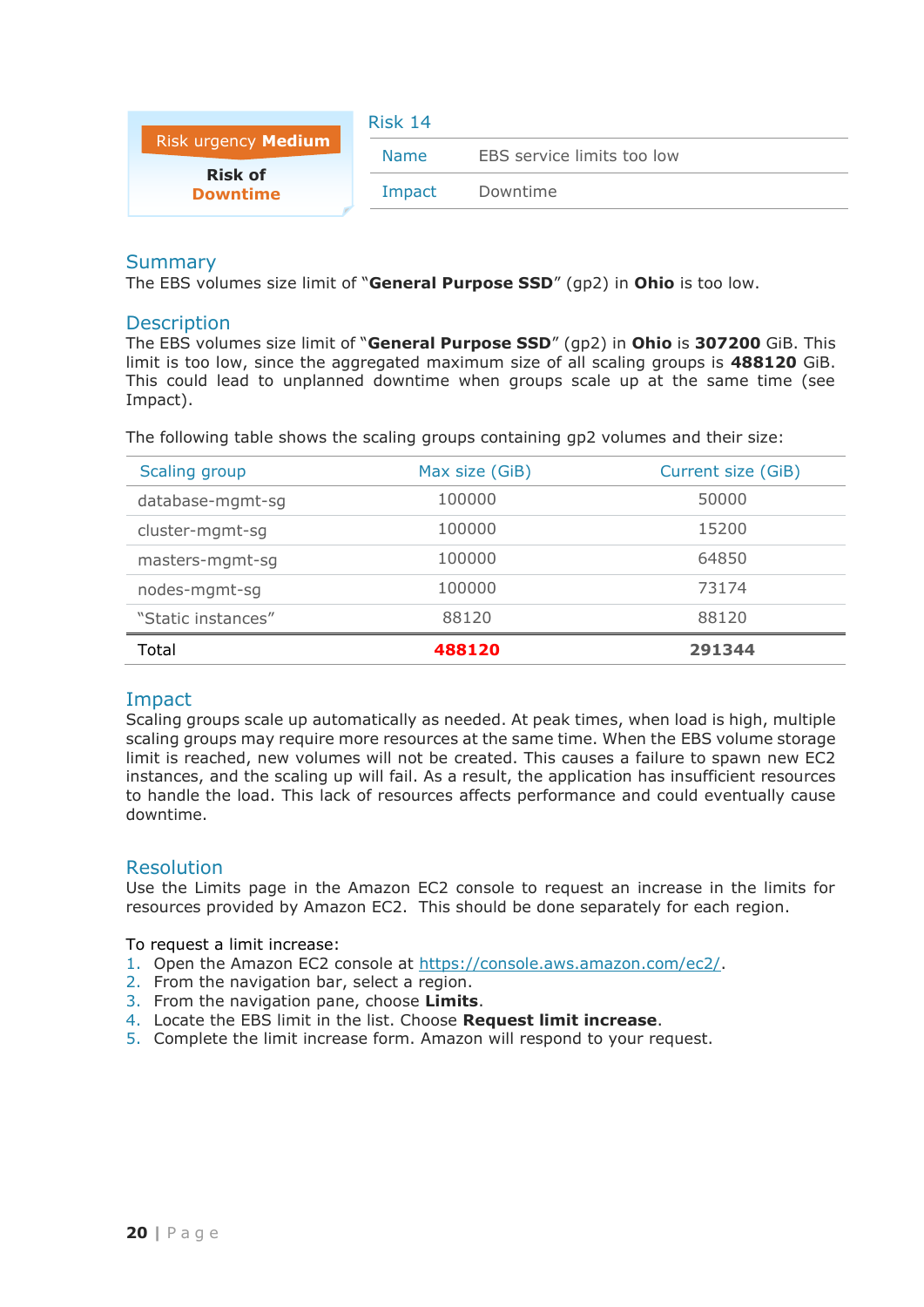<span id="page-21-0"></span>

|                                   | <b>Risk 15</b> |                                             |
|-----------------------------------|----------------|---------------------------------------------|
| Risk urgency Medium               | <b>Name</b>    | LB targets with unrestricted network access |
| <b>Risk of</b><br><b>Downtime</b> | Impact         | Downtime                                    |

Target EC2 instances of application load balancers in **N.Virginia** are exposed to the internet.

## **Description**

Target EC2 instances of application load balancers in **N.Virginia** are exposed to the internet. Applications that access a target directly may suffer unplanned downtime on a single target EC2 instance failure (see Impact).

| Load<br>balancer | <b>Target EC2 instances</b>                                  | <b>Security</b><br>group | Open inbound<br>permissions |
|------------------|--------------------------------------------------------------|--------------------------|-----------------------------|
|                  | aws-lb-remote-dim i-00aa23a456bb1bb24<br>i-04134aa2ee4abcc3a | sq-0d2eb1b451f43a241     | tcp/80<br>tcp/443           |
| aws-lb-crm-prd   | i-23a34ee35a5b5c32a<br>i-0c2af3ca346aab3ef                   | sq-0cca231ab3451a358     | tcp/80                      |

The following table shows exposed target EC2 instances:

## Impact

If the load balancer target EC2 instances are exposed to the internet, applications can access the targets directly, without going through the load balancer. Applications that are configured to access the load balancer target EC2 instances directly will lose the target resiliency that the load balancer provides. This means that if one of the load balancer's target EC2 instances fail, the application might suffer from downtime.

Impacted business entities:

**Web** service

#### Resolution

Make sure that the target EC2 instances are accessible only to the load balancer and that all the traffic goes through the load balancer.

In addition, we recommend separating the load balancer from the target instances: place the load balancer in a public subnet and the target instances in a different, private subnet.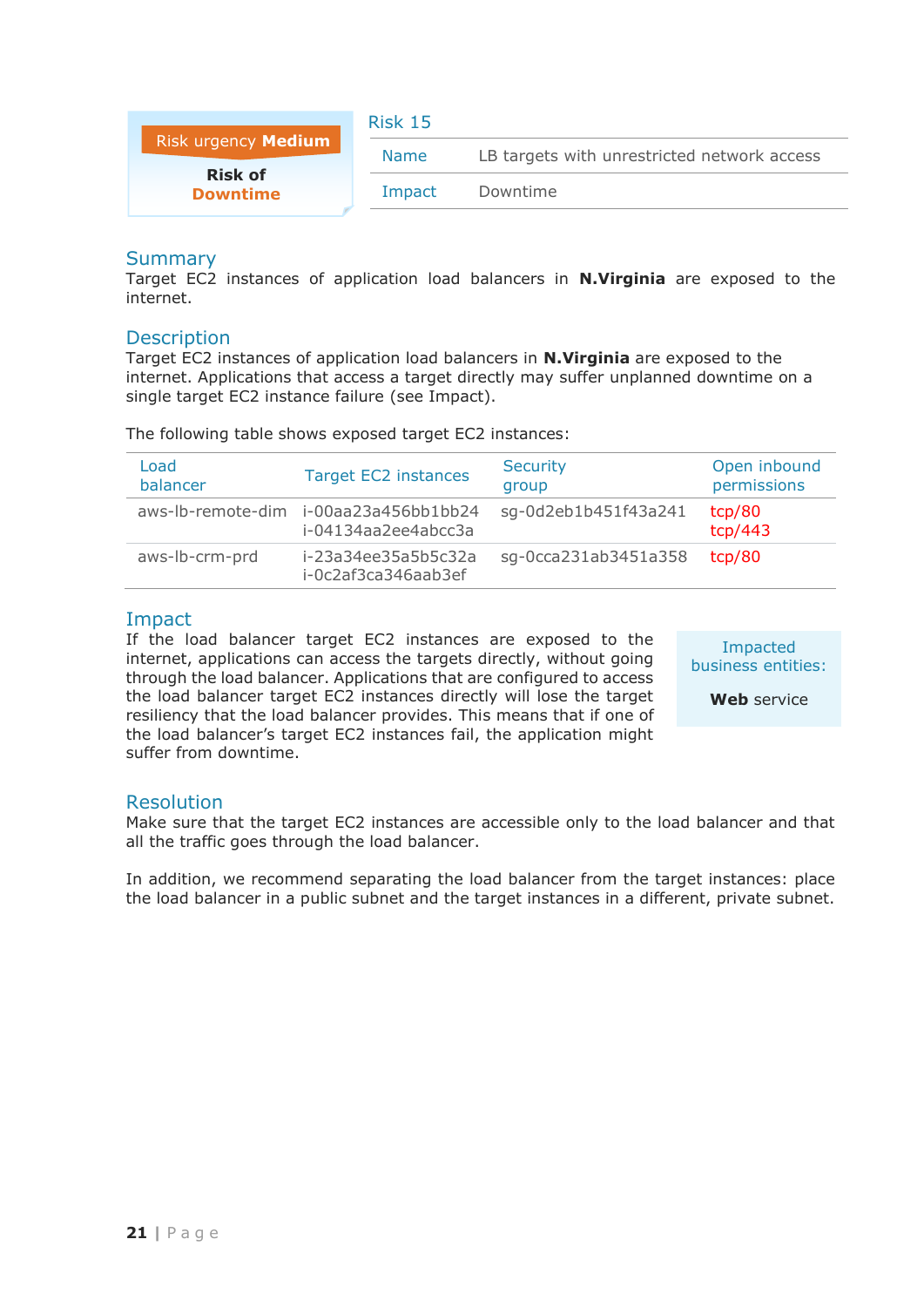<span id="page-22-0"></span>

|                                   | <b>Risk 16</b> |                                            |
|-----------------------------------|----------------|--------------------------------------------|
| Risk urgency Medium               | <b>Name</b>    | RDS without low storage event subscription |
| <b>Risk of</b><br><b>Downtime</b> | Impact         | Downtime                                   |

RDS instances in **N.Virginia** have no event subscription for low storage.

#### **Description**

RDS instances in **N.Virginia** have no event subscription for low storage. This could lead to unplanned downtime if the database runs out of storage space (see Impact).

The following table shows the RDS instances without low storage event subscription:

| DB identifier | <b>Engine</b> | Size        | Create time  |
|---------------|---------------|-------------|--------------|
| crmasses      | mysql         | db.m5.large | Mar 26, 2017 |
| dimrmtdb      | postgres      | db.t3.large | Jan 14, 2018 |

#### Impact

Amazon RDS makes it easy to set up, operate, and scale a relational database in the cloud. For production workloads, we strongly recommend using event notifications to proactively address performance issues and outages. The "low storage" notification sends an alert when the database instance has consumed more than 90% of its allocated storage.

#### Resolution

Subscribe the databases to the low storage RDS event notification:

1. Open the Amazon EC2 console at [https://console.aws.amazon.com/rds.](https://console.aws.amazon.com/rds)

- 2. In the navigation pane, choose **Event Subscriptions**.
- 3. In the Event Subscriptions pane, choose **Create Event Subscription**.
- 4. In the Create Event Subscription dialog box:
	- a. Next to **Name**, type a name for the event notification subscription.
	- b. For **Send Notifications To**, choose an existing Amazon SNS Amazon Resource Name (ARN) for an Amazon SNS topic, or choose Create Topic to enter the name of a topic and a list of recipients.
	- c. For **Source type**, choose **Instances**.
	- d. For **instances to include**, choose either All Instances or the specific RDS instance.
	- e. For **event categories to include**, choose **low storage**.
	- f. Click **Create**.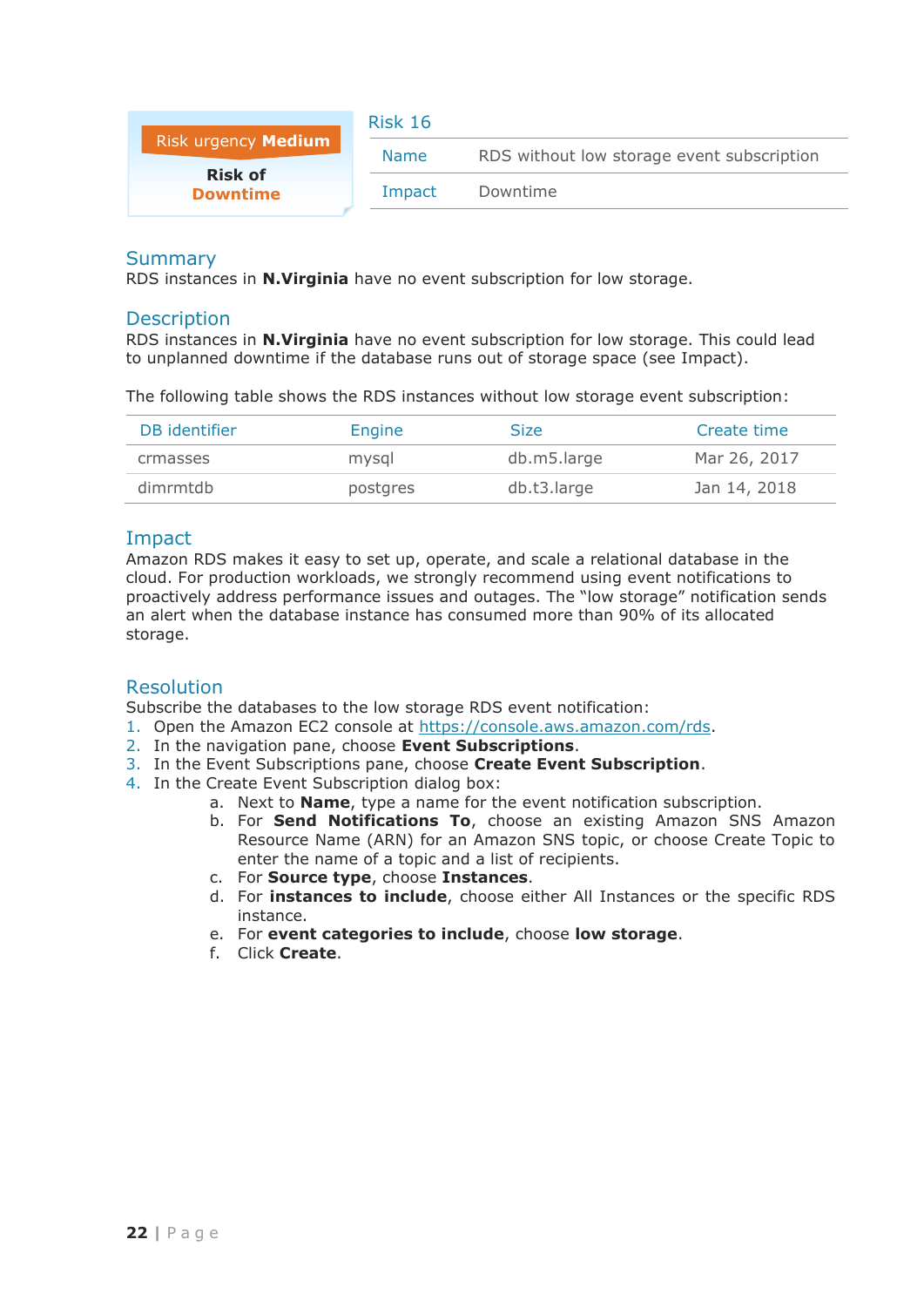<span id="page-23-0"></span>

|                                   | Risk 17     |                                         |
|-----------------------------------|-------------|-----------------------------------------|
| Risk urgency Medium               | <b>Name</b> | Route 53 failover records with high TTL |
| <b>Risk of</b><br><b>Downtime</b> | Impact      | Downtime                                |

Route 53 failover records in hosted zone **dtmprod.io.** are configured with a high Time to Live (TTL) value.

#### **Description**

Route 53 failover records in hosted zone **dtmprod.io.** are configured with a high TTL value. This prevents clients from rapidly using the secondary record in case of a failover. A too-high TTL value can cause application downtime (see Impact).

The following table shows the failover records with high TTL values:

| Hosted zone id | Hosted zone name | Failover record name    |     |
|----------------|------------------|-------------------------|-----|
| Z997E45AMDD3B1 | dtmprod.io.      | mysql-remote.dtmprod.io | 300 |
| Z997E45AMDD3B1 | dtmprod.io.      | secure.dtmprod.io       | 300 |

## Impact

TTL is the number of seconds a DNS resolver caches a response. The value is associated with every record. AWS recommends a TTL of 60 seconds or less when using DNS Failover, to minimize the amount of time it takes to stop routing traffic to your failed endpoint.

Impacted business entities:

**Online Banking** application

#### Resolution

To update the TTL of the Route 53 failover records using the console:

- 1. Open the Amazon EC2 console at [https://console.aws.amazon.com/route53/.](https://console.aws.amazon.com/route53/)
- 2. Click **Hosted Zones**.
- 3. Select the hosted zone that contains the failover records.
- 4. Select the failover record to update.
- 5. Change the **TTL** to the desired value (in seconds).
- 6. Click **Save Record Set**.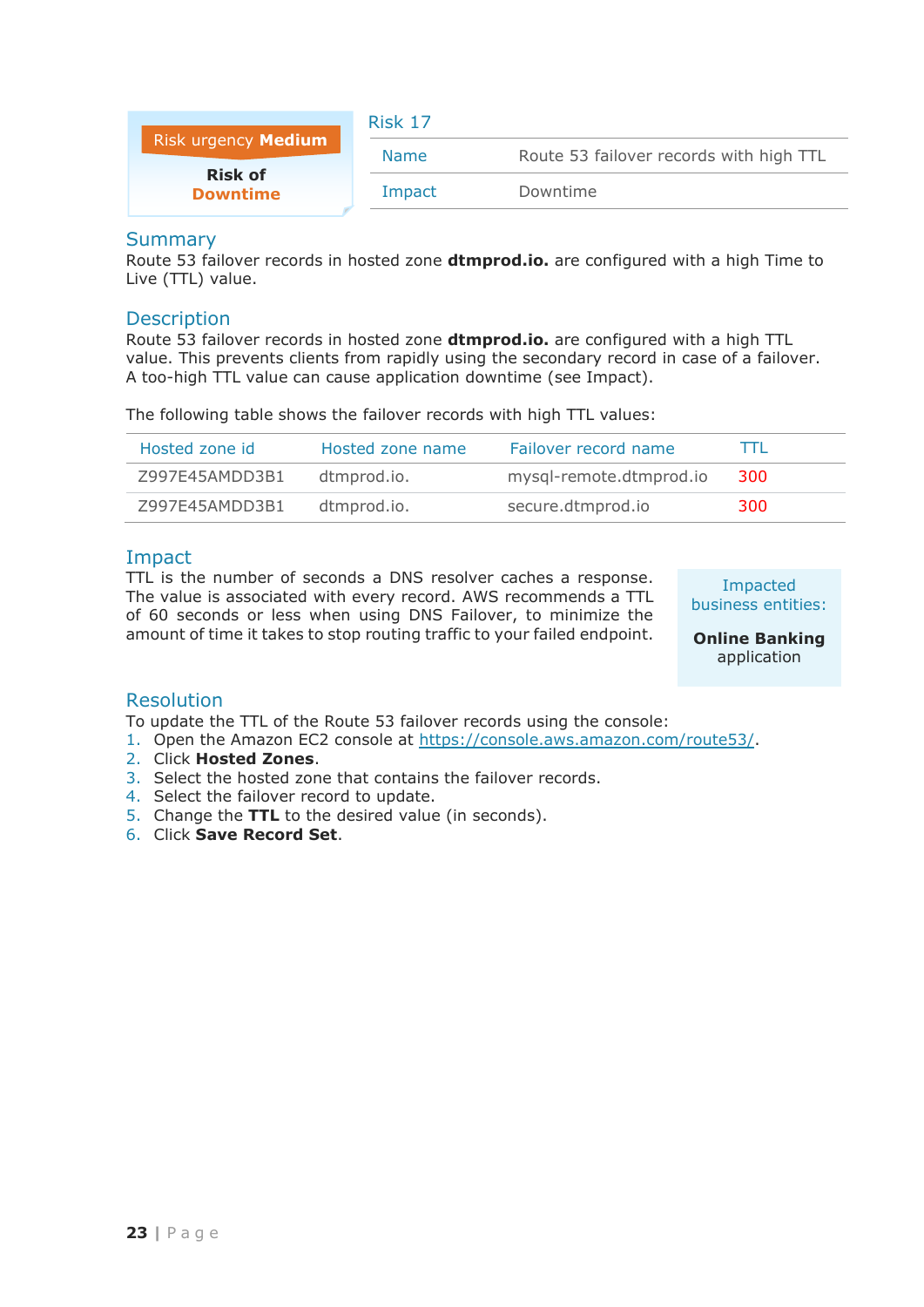<span id="page-24-0"></span>

|                                   | Risk 18     |                                               |
|-----------------------------------|-------------|-----------------------------------------------|
| Risk urgency Medium               | <b>Name</b> | Route 53 failover sets with same health check |
| <b>Risk of</b><br><b>Downtime</b> | Impact      | Downtime                                      |

The **cred.dtmprod.io.** Route 53 failover record set uses the same health check for both the primary and secondary resource record sets.

#### **Description**

The **cred.dtmprod.io.** Route 53 failover record set uses the same health check for both the primary and secondary resource record sets. This could lead to unplanned downtime in case of a DNS failover (see Impact).

Additional info:

- › Hosted zone name: **dtmprod.io.**
- › Hosted zone id: **Z997E45AMDD3B1**
- Resource record set type: A
- › Resource record set name: **cred.dtmprod.io.**

## Impact

Route 53 failover is used when more than one resource is performing the same function. It checks the health of the resources and responds to DNS queries using only the healthy resources. If the same health check is configured both to the primary and secondary record sets, the failover will fail.

Impacted business entities:

**Online Banking** application

#### Resolution

Create separate health checks for the primary and secondary resource record sets.

To update the Health Check of a record set using the Route 53 console:

- 1. Open the Amazon EC2 console at [https://console.aws.amazon.com/route53/.](https://console.aws.amazon.com/route53/)
- 2. Click **Hosted Zones**.
- 3. Select the hosted zone that contains the failover records.
- 4. Click the row for the record that you want to edit.
- 5. Set the **Health Check to Associate** to the correct health check.
- 6. Click **Save Record Set**.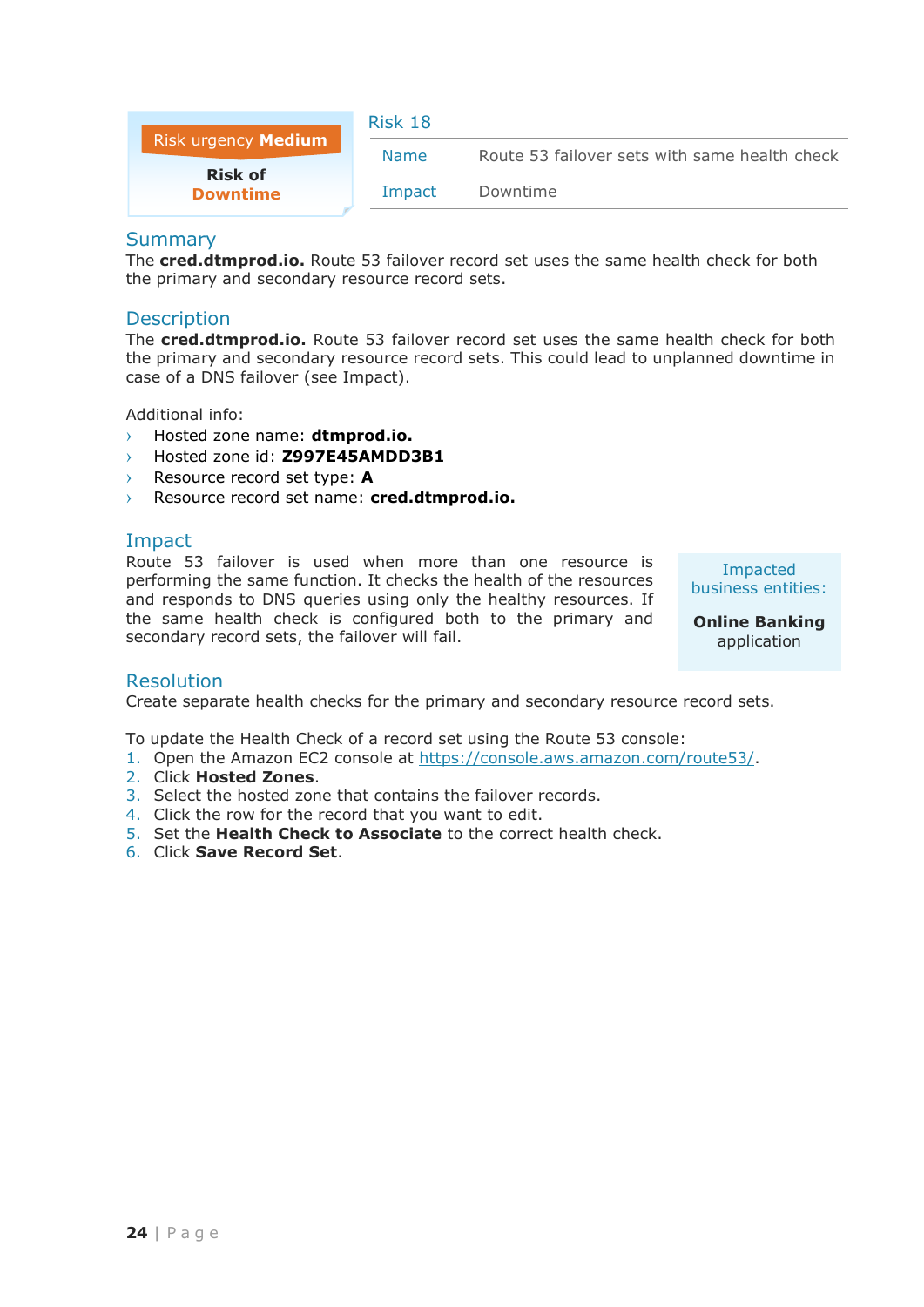<span id="page-25-0"></span>

|                                   | Risk 19     |                                    |
|-----------------------------------|-------------|------------------------------------|
| Risk urgency Medium               | <b>Name</b> | DynamoDB capacity limit is too low |
| <b>Risk of</b><br><b>Downtime</b> | Impact      | Downtime                           |

The DynamoDB capacity limit in **N.Virginia** is too low.

#### **Description**

The DynamoDB read and write capacity limit in **N.Virginia** is **80000**.This limit is too low, since the aggregated max capacity of all the tables higher. This could lead to unplanned downtime when several tables capacity scales up at the same time (see Impact).

The following table shows the tables and their max read and write capacity:

| Table name      | Read capacity | Write capacity | Max read<br>capacity | Max write<br>capacity |
|-----------------|---------------|----------------|----------------------|-----------------------|
| dtm-bi-data     |               | 5              | 40000                | 40000                 |
| dtm-mmr-emr     | 500           | 500            | 40000                | 40000                 |
| dtm-lock-status | 500           | 100            | 40000                | 40000                 |
| <b>Total</b>    | 1005          | 605            | 120000               | 120000                |

#### Impact

DynamoDB auto scaling uses the AWS application auto scaling service to automatically and dynamically adjust provisioned throughput capacity, in response to actual traffic patterns. This enables a table or a global secondary index to increase its provisioned read and write capacity to handle sudden increases in traffic without throttling.

At peak times, when load is high, multiple tables may require more capacity at the same time. When the capacity limit is reached, the tables cannot scale up. As a result, the table may not be able to handle the load. In turn, this affects performance and could cause downtime.

#### Resolution

Use the AWS support center to create a support case for a DynamoDB service limits increase. Make a separate request for each region:

To request DynamoDB service limit increase:

- 1. Open the amazon support center at [https://console.aws.amazon.com/support/.](https://console.aws.amazon.com/support/)
- 2. Click **Create case** and select **Service limit increase**.
- 3. In the **Limit type**, select DynamoDB.
- 4. Select the appropriate region and contact options and click submit. Amazon will respond to your request.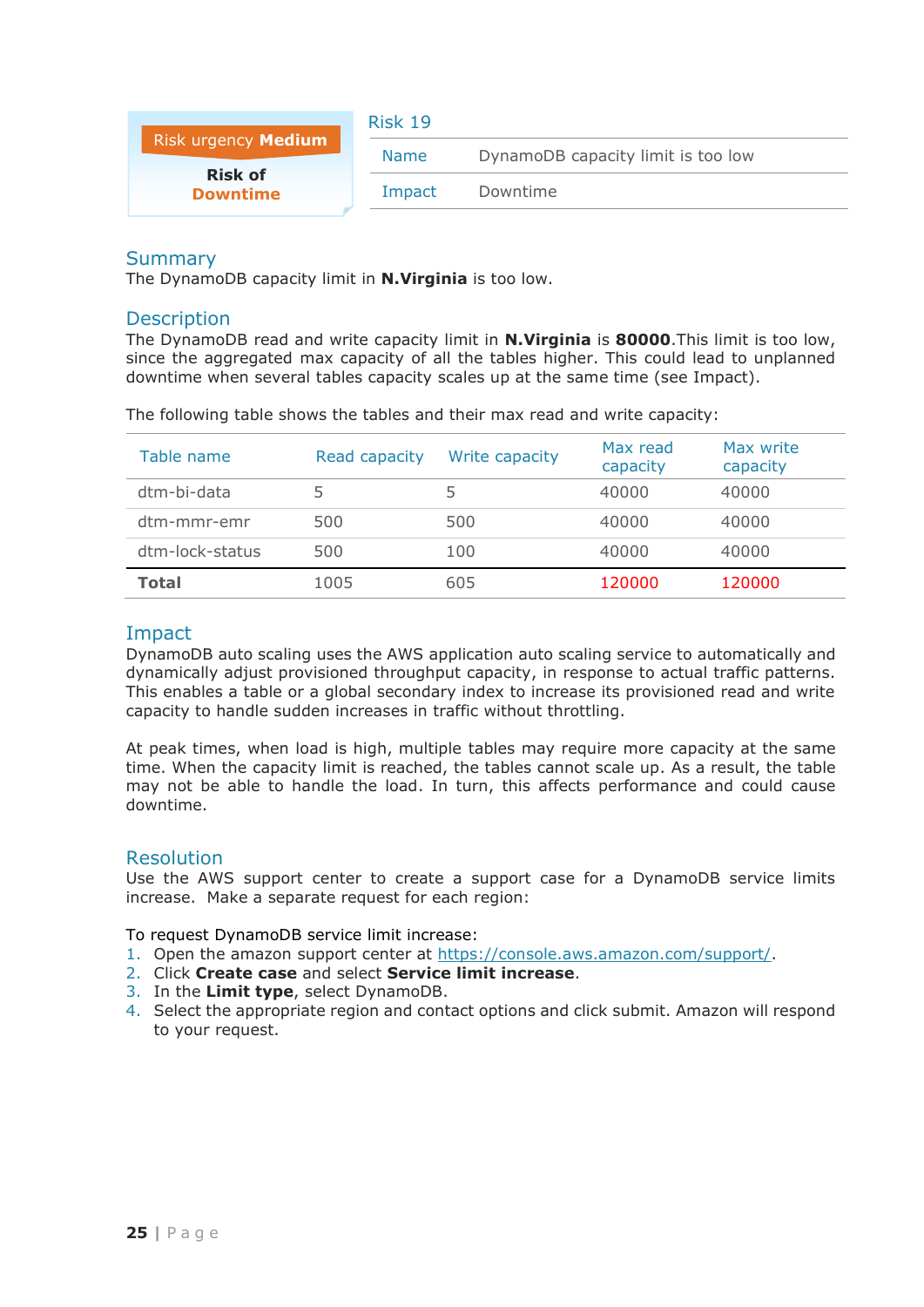<span id="page-26-0"></span>

|                                   | Risk 20     |                                              |
|-----------------------------------|-------------|----------------------------------------------|
| Risk urgency Medium               | <b>Name</b> | DynamoDB configured read capacity is too low |
| <b>Risk of</b><br><b>Downtime</b> | Impact      | Downtime                                     |

The minimum provisioned read capacity of DynamoDB **dtm-bi-data** in **N.Virginia** is too low.

#### **Description**

The minimum provisioned read capacity of DynamoDB **dtm-bi-data** in **N.Virginia** is **5.** This limit is too low. As a result, table scaling attempts fail, and this can cause performance issues and even application downtime (see Impact).

The following table shows the DynamoDB table scale attempts and failures:

| <b>Date</b>  | Scale attempts | # of failures | Failure reason         |
|--------------|----------------|---------------|------------------------|
| Mar 25, 2019 | 94             |               | LimitExceededException |
| Mar 27, 2019 |                | -57           | LimitExceededException |

#### Failure reason details:

**LimitExceededException**: Provisioned throughput changes are limited within a given UTC day. After the first 4, each subsequent change in the same UTC day can be performed at most once every 3600 seconds.

## Impact

DynamoDB auto scaling uses the AWS application auto scaling service to dynamically adjust provisioned throughput capacity on your behalf, in response to actual traffic patterns. This enables a table or a global secondary index to increase its provisioned read and write capacity to handle sudden increases in traffic, without throttling. When the workload decreases, application auto scaling decreases the throughput to avoid paying for unused capacity.

When the minimum provisioned capacity is too low, the application auto scaling attempts to scale the table very frequently, and this can cause scaling failures. As a result, the table might not be able to handle the load. This affects performance and could eventually cause downtime.

#### Resolution

To increase the minimum provisioned capacity using the console:

- 1. Open the Amazon EC2 console at [https://console.aws.amazon.com/dynamodb/.](https://console.aws.amazon.com/dynamodb/)
- 2. Click **Tables** in the left menu and select the table to update.
- 3. Click the **Capacity** tab, and then under **Auto Scaling**, increase the **Minimum provisioned capacity** for read and/or write.
- 4. Click **Save**.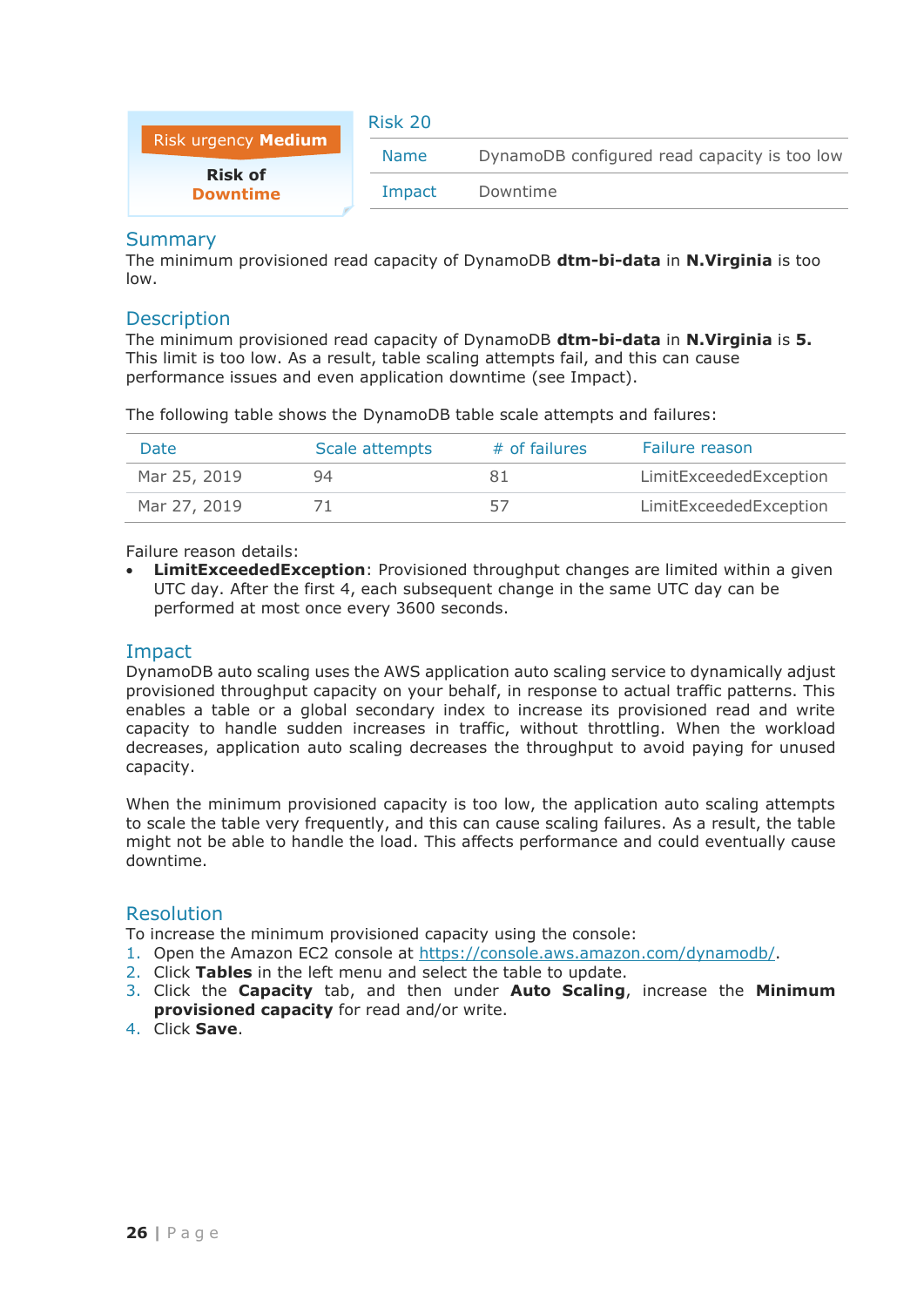<span id="page-27-0"></span>

|                                   | Risk 21     |                                |
|-----------------------------------|-------------|--------------------------------|
| Risk urgency Low                  | <b>Name</b> | RDS without storage encryption |
| <b>Risk of</b><br><b>Downtime</b> | Impact      | Downtime                       |

RDS instances in **N.Virginia** do not have storage encryption.

#### **Description**

RDS instances in **N.Virginia** do not have storage encryption. This could lead to data security risks and even downtime if you enable storage encryption later (see Impact).

The following table shows the RDS instances without storage encryption:

| DB identifier | Engine   | <b>Size</b> | Create time  |
|---------------|----------|-------------|--------------|
| crmasses      | mysgl    | db.m5.large | Mar 26, 2017 |
| dimrmtdb      | postgres | db.t3.large | Jan 14, 2018 |

## Impact

You can encrypt your Amazon RDS DB instances and snapshots at rest by enabling the encryption option for your Amazon RDS DB instances. Data that is encrypted at rest includes the underlying storage for DB instances, its automated backups, the read replicas and snapshots. You cannot enable storage encryption if the database was created without encryption. This means that if you need to enable encryption, you will need to back up and restore your database – an action that results in a long downtime.

#### Resolution

Make sure that all the RDS instances are using storage encryption.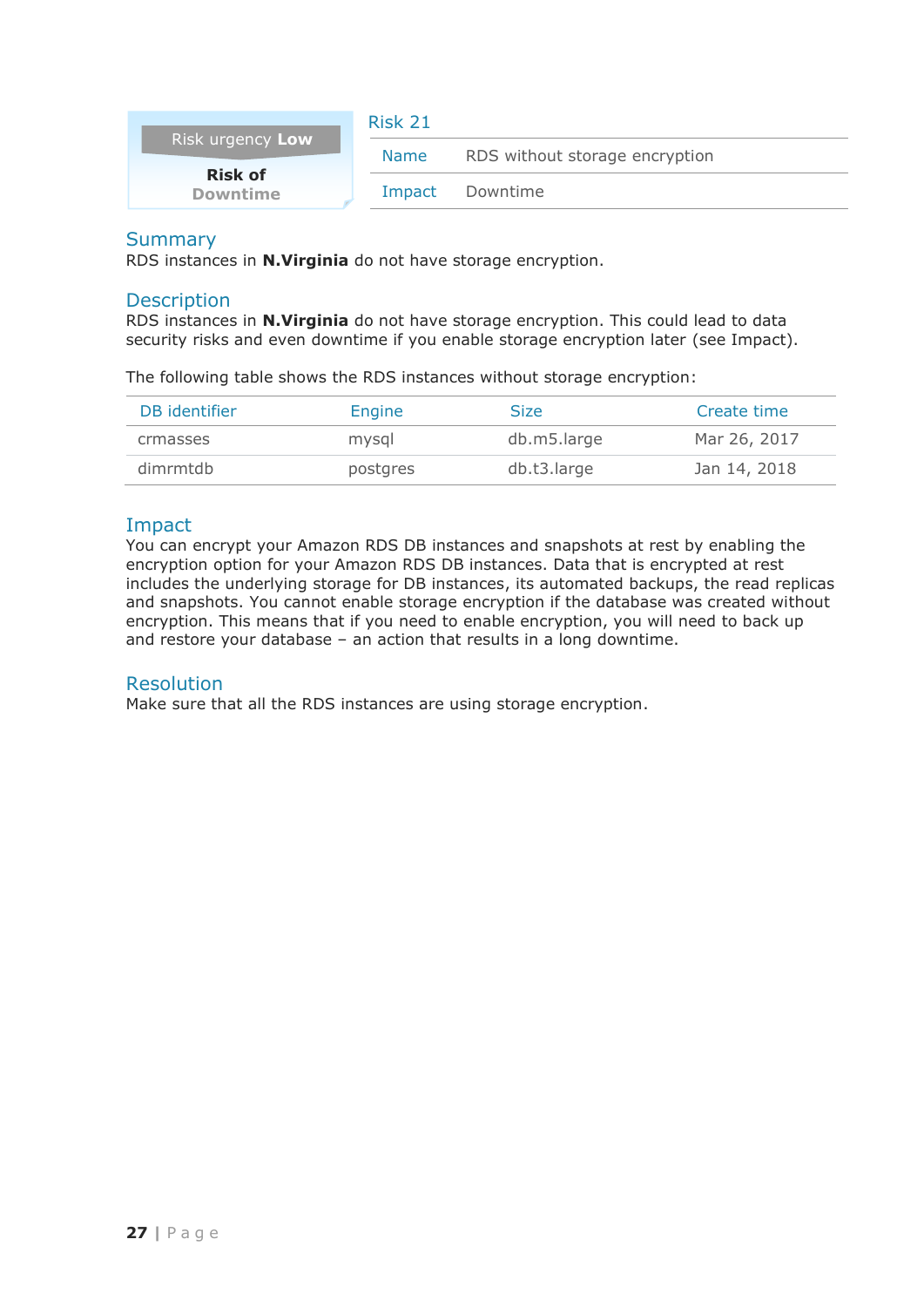<span id="page-28-0"></span>

|                                   | Risk 22     |                                  |
|-----------------------------------|-------------|----------------------------------|
| Risk urgency Low                  | <b>Name</b> | RDS with default parameter group |
| <b>Risk of</b><br><b>Downtime</b> | Impact      | Downtime                         |

RDS instances in **N.Virginia** are using the default parameter group.

#### **Description**

RDS instances in **N.Virginia** are using the default parameter group. This could lead to unplanned downtime if changes in parameters are needed (see Impact).

The following table shows the RDS instances using the default groups:

| DB identifier | Engine   | <b>Size</b> | Create time  | Default parameter group |
|---------------|----------|-------------|--------------|-------------------------|
| crmasses      | mysal    | db.m5.large | Mar 26, 2017 | default.mysql5.7        |
| dimrmtdb      | postgres | db.t3.large | Jan 14, 2018 | default.postgres11      |

## Impact

Parameter groups are used to manage the RDS database configuration. Each RDS instance is associated to one parameter group. Using the default group is not recommended because it is read-only. This means that if you need to change a parameter, you will need to associate the instance to a different, user-defined group – an action that requires downtime.

#### Resolution

Make sure that each RDS instance is associated to dedicated, non-default parameter group.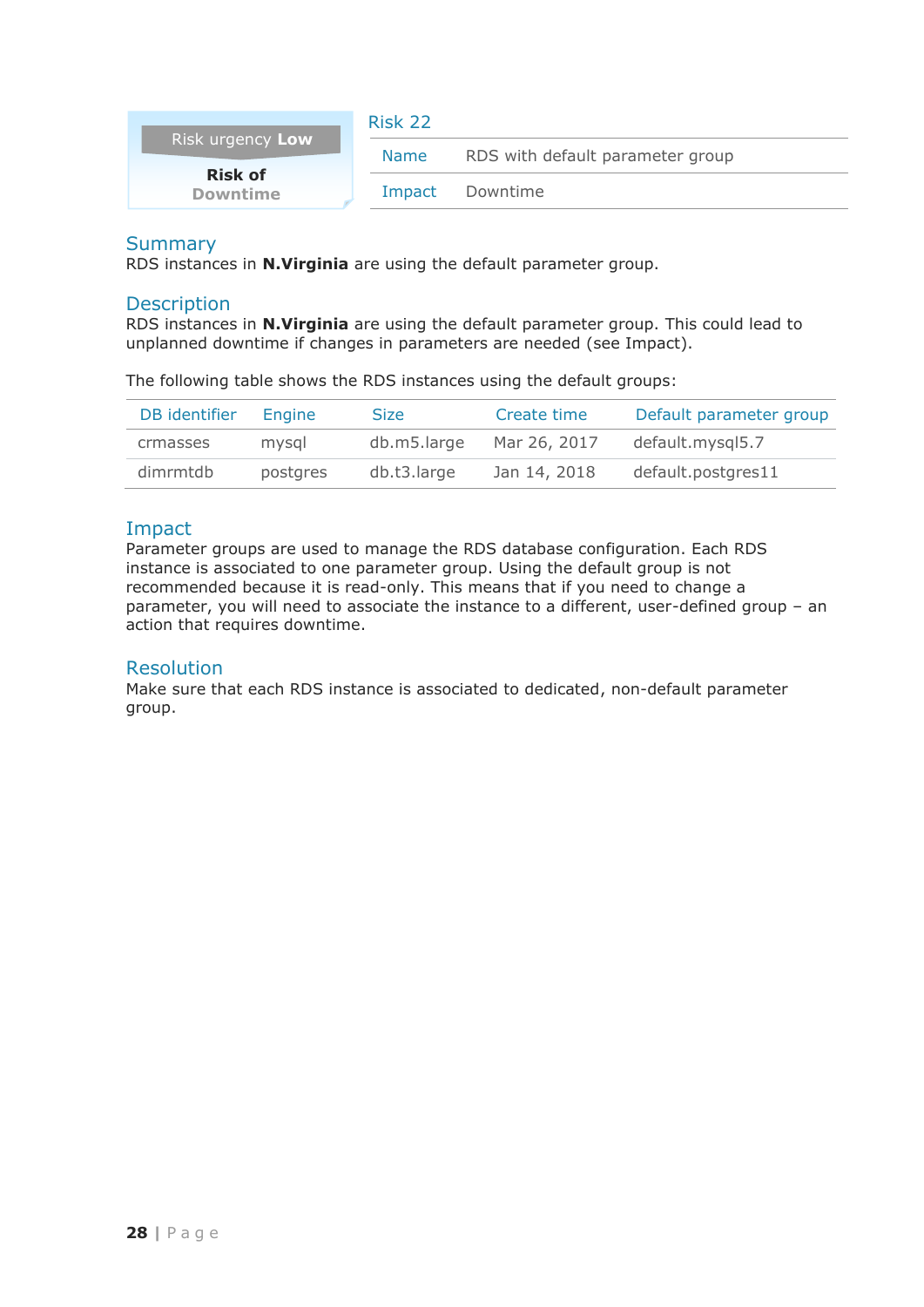<span id="page-29-0"></span>

| Risk urgency Low                   | Risk 23     |               |
|------------------------------------|-------------|---------------|
|                                    | <b>Name</b> | Old snapshots |
| <b>Risk of</b><br><b>Data Loss</b> | Impact      | Data Loss     |

The latest snapshot of EC2 instances in region **N.Virginia** is older than 6 months.

#### **Description**

The latest snapshot of EC2 instances in region **N.Virginia** is older than 6 months. If you need to restore the virtual machine, it will restore to an old snapshot and you risk data loss.

The following table shows the EC2 instances with old snapshots:

| EC <sub>2</sub> id  | EC <sub>2</sub> name | Latest snapshot date |
|---------------------|----------------------|----------------------|
| i-0124ffc1256ccb123 | db-mysql-30ba        | Sep 20 11:00 2018    |
| i-0147468ddbbaac312 | db-mongo-backup12    | Sep 20 15:42 2018    |
| i-0422dd3456cc1aac1 | poc-arm22            | $Oct$ 12 08:12 2018  |

## Impact

In case you experience a disaster, a security-related incident, or other problems that affect the VM and there are no current snapshots, you will only be able to restore the EC2 to an old snapshot. As a result, you will lose all changes made to the configuration or data after the last snapshot.

#### Resolution

First, determine the root cause of the problem. For automated snapshots, update relevant scripts, processes or tools. If snapshots are taken manually, create a new current snapshot of the EC2.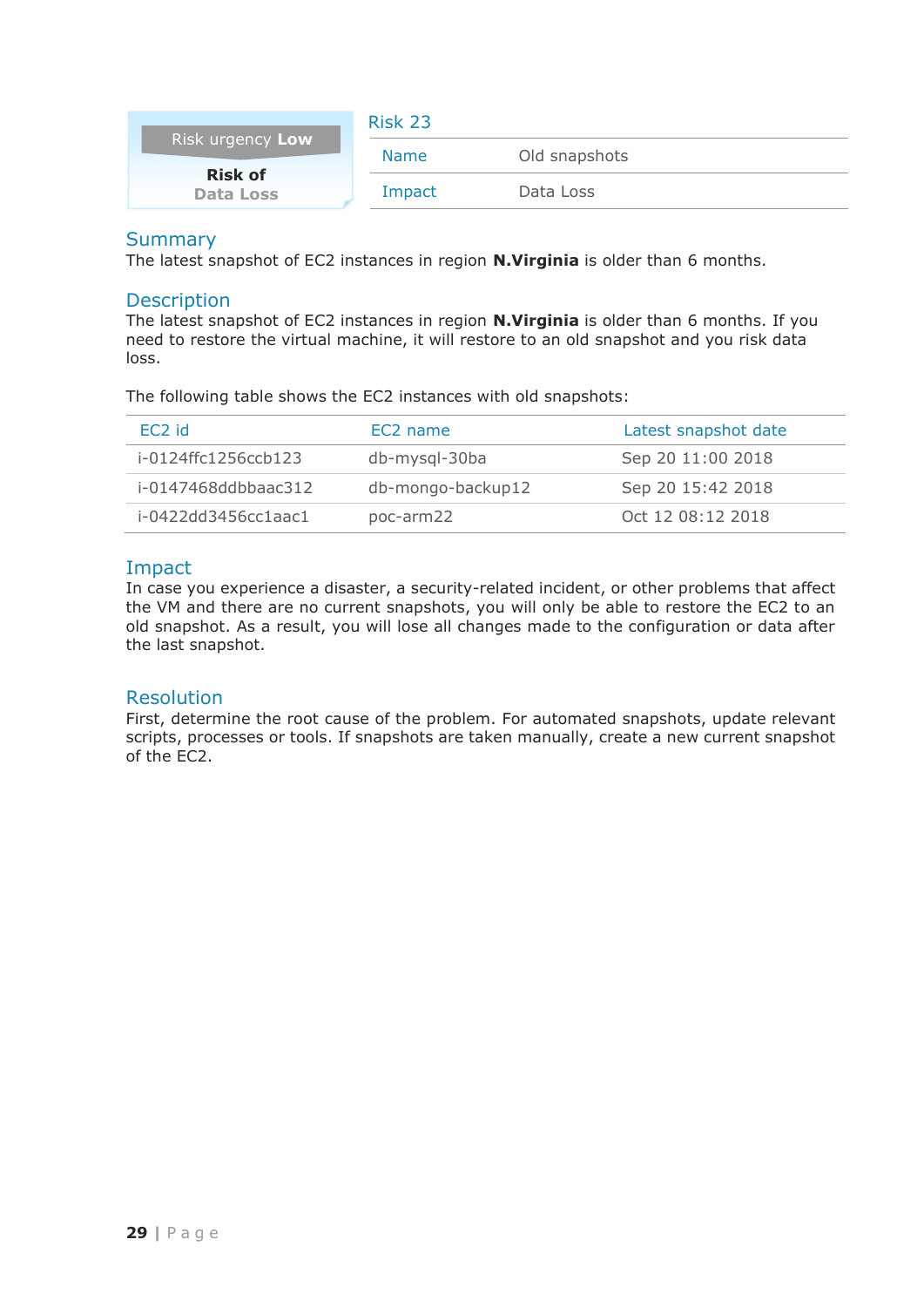<span id="page-30-0"></span>

|                                   | Risk 24     |                                    |  |
|-----------------------------------|-------------|------------------------------------|--|
| Risk urgency Low                  | <b>Name</b> | ASG with a wrong health check type |  |
| <b>Best practice</b><br>violation | Impact      | Best practice                      |  |

Auto scaling groups in **N.Virginia** are not configured with the recommended health check type.

#### **Description**

Auto scaling groups in **N.Virginia** are not configured with the recommended health check type. This could lead to instance state inconsistencies between the scale group and the load balancer. Inconsistencies might cause application availability issues (see Impact).

The following table shows the blocked listener ports:

| Auto scaling group name   | Load balancer        | Current health<br>check type | Recommended<br>heath check type |
|---------------------------|----------------------|------------------------------|---------------------------------|
| autoscaling-workers-02    | aws-lb-workers-02    | FC <sub>2</sub>              | FI B                            |
| autoscaling-remote-dim    | aws-lb-remote-dim    | FC <sub>2</sub>              | FI B                            |
| autoscaling-internal-slim | aws-Ib-internal-slim | FC <sub>2</sub>              | FI B                            |

#### Impact

By using the right health check type, you can increase the availability of the applications deployed in these groups.

#### Resolution

Make sure the health check for the auto scaling group is configured correctly to detect whether the auto scaling group's registered instances are healthy. If you are using a load balancer with the auto scaling group, make sure the ELB health check is enabled. If you aren't using a load balancer, make sure the EC2 health check is enabled.

To change the heath check type using the AWS Management Console:

- 1. Open the Amazon EC2 console at [https://console.aws.amazon.com/ec2/.](https://console.aws.amazon.com/ec2/)
- 2. On the navigation pane, under **AUTO SCALING**, choose **Auto Scaling Groups**.
- 3. Select the auto scaling group to reconfigure.
- 4. Select the **Details** tab and click the **Edit** button.
- 5. Change the **Health Check Type** to the recommended setting.
- 6. Click **Save**.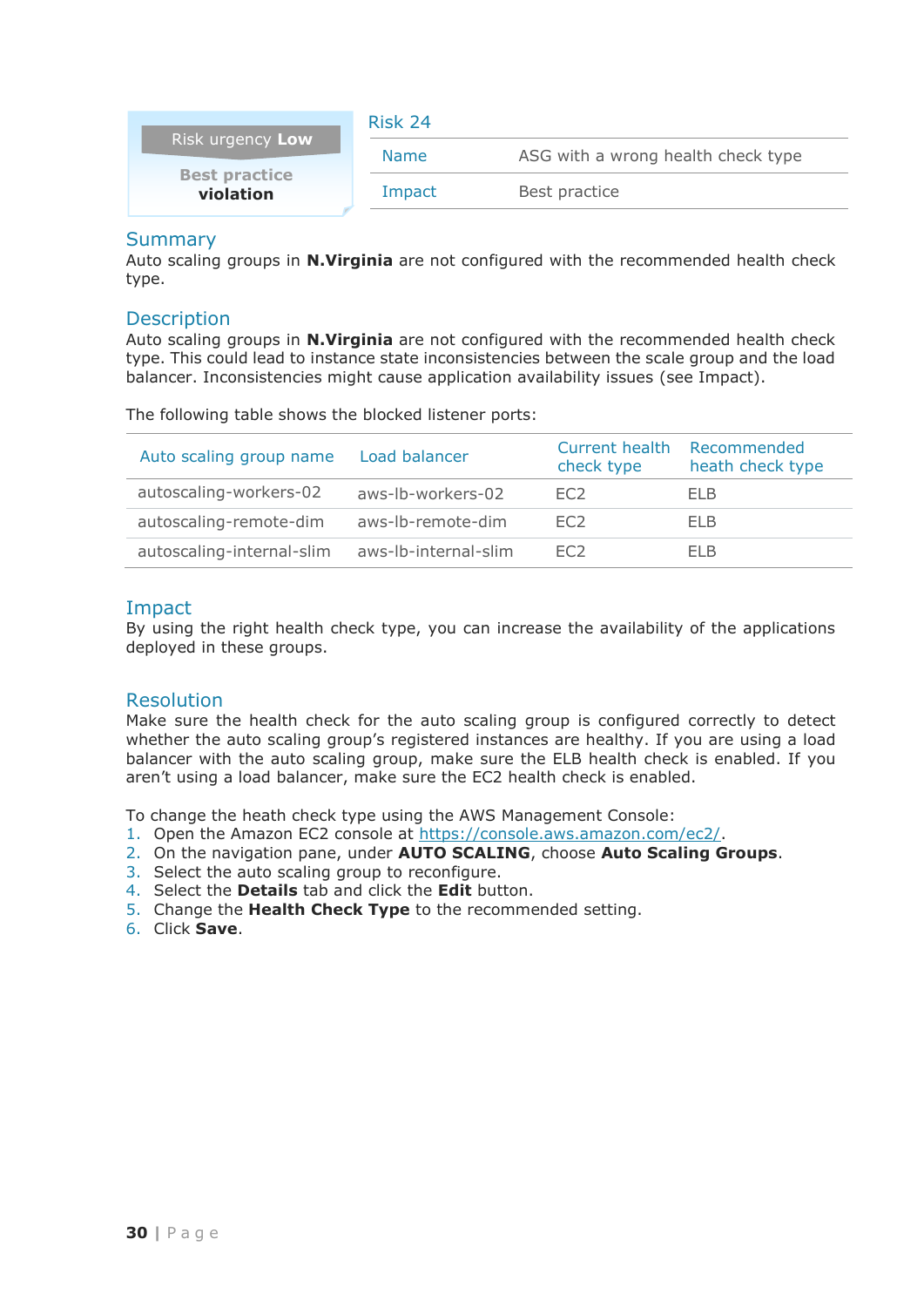<span id="page-31-0"></span>

| <b>Risk urgency Low</b>           | Risk 25     |                                   |
|-----------------------------------|-------------|-----------------------------------|
|                                   | <b>Name</b> | CloudFront custom error responses |
| <b>Best practice</b><br>violation | Impact      | Best practice                     |

CloudFront custom error responses should be configured for all 5xx HTTP error codes.

#### **Description**

It is important to configure CloudFront custom error responses for all 5xx HTTP error codes. Without custom error responses, there is a risk of application downtime (see Impact).

The following table shows the CloudFront distributions without complete 5xx custom error responses configuration:

| <b>Distribution</b><br>id | Domain name                                                        | <b>Aliases</b> | Custom error<br>responses |
|---------------------------|--------------------------------------------------------------------|----------------|---------------------------|
|                           | D5637E1J75Z11C s24b7a2ht4yr31.cloudfront.net static-dtm-pub.dtm.io |                | 502, 504                  |
|                           | D3D435JJS2440D s2xr345fds25qv.cloudfront.net static-dtm-red.dtm.io |                | None                      |

## Impact

When a viewer call results in an error from the origin server, such as server is busy or unavailable, CloudFront returns the error status code to the viewer. If custom error responses are not configured, CloudFront caches the error status code for five minutes. This means that for the next five minutes, any additional identical viewer call receives the same error response, even if the error was temporary and already resolved. As a result, the application might incorrectly appear unavailable.

Impacted business entities:

> **Payments**  application

#### Resolution

Make sure to configure custom error responses for all 5xx HTTP error codes. We recommend configuring custom error responses for all the 4xx HTTP error codes as well.

To configure custom error responses for a CloudFront distribution using the AWS console:

- 1. Open the Amazon EC2 console at [https://console.aws.amazon.com/cloudfront/.](https://console.aws.amazon.com/cloudfront/)
- 2. On the **Distributions** page, select the web distribution to update.
- 3. Click **Distribution Settings,** and then click the **Error Pages** tab.
- 4. For each missing HTTP error code:
	- a. Click **Create Custom Error Response**.
	- b. Select the HTTP error code from the list.
	- c. Enter the error caching TTL.
	- d. Click **Create**.